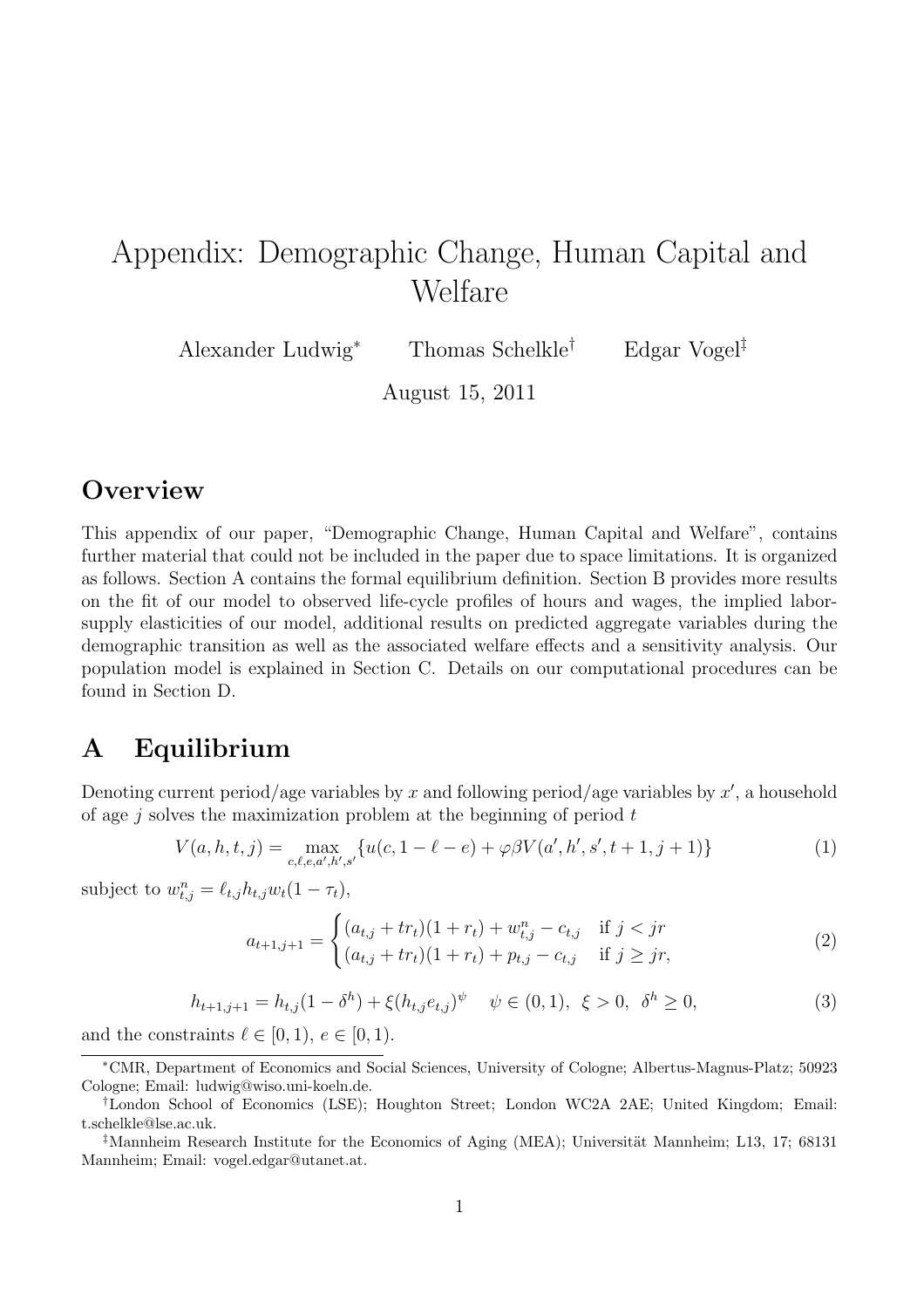Definition 1. Given the exogenous population distribution and survival rates in all periods  $\{ \{N_{t,j}, \varphi_{t,j}\}_{j=0}^J \}_{t=0}^T$ , an initial physical capital stock and an initial level of average human capital,  $\{K_0, \overline{h_0}\}$ , and an initial distribution of assets and human capital,  $\{a_{t,0}, h_{t,0}\}_{j=0}^J$ , a competitive equilibrium of the economy is defined as a sequence of individual variables  $\{\{c_{t,j}, \ell_{t,j}, e_{t,j}, a_{t+1,j+1}, h_{t+1,j+1}, s_{t+1,j+1}\}_{j=0}^J\}_{t=0}^T$ , sequences of aggregate variables  $\{L_t, K_{t+1}, Y_t\}_{t=0}^T$ , government policies  $\{\rho_t, \tau_t\}_{t=0}^T$ , prices  $\{w_t, r_t\}_{t=0}^T$  and transfers  $\{tr_t\}_{t=0}^T$  such that

- 1. given prices, bequests and initial conditions, households solve their maximization problem, as described above,
- 2. interest rates and wages are paid their marginal products, i.e.,  $w_t = (1 \alpha) \frac{Y_t}{U_t}$  $\frac{Y_t}{L_t}$  and  $r_t =$  $\alpha \frac{Y_t}{K}$  $\frac{Y_t}{K_t} - \delta,$
- 3. per-capita transfers are determined by

$$
tr_{t} = \frac{\sum_{j=0}^{J} a_{t,j} (1 - \varphi_{t-1,j-1}) N_{t-1,j-1}}{\sum_{j=0}^{J} N_{t,j}},
$$
\n(4)

- 4. government policies are such that the budget of the social-security system is balanced every period, i.e., Equation  $(4)$  in our main text holds  $\forall t$ , and household pension income is qiven by  $p_{t,j} = \rho_t w_{t+jr-j} \overline{h}_{t+jr-j} \frac{s_{t,j}}{ir-j}$  $\frac{s_{t,j}}{jr-1},$
- 5. markets clear every period:

$$
L_t = \sum_{j=0}^{jr-1} \ell_{t,j} h_{t,j} N_{t,j}
$$
 (5a)

$$
K_{t+1} = \sum_{j=0}^{J} a_{t+1,j+1} N_{t,j}
$$
 (5b)

$$
Y_t = \sum_{j=0}^{J} c_{t,j} N_{t,j} + K_{t+1} - (1 - \delta) K_t.
$$
 (5c)

Definition 2. A stationary equilibrium is a competitive equilibrium at which per-capita variables grow at the constant rate of  $1+\bar{g}^A$  and aggregate variables grow at the constant rate  $(1+\bar{g}^A)(1+n)$ .

## B Further Results

### B.1 Backfitting

Figure 1 presents the fit of our model to cross-sectional hours data from McGrattan and Rogerson (2004) for the years 1970, 1980, 1990 and 2000. We observe that our model does a very good job of matching the data along this dimension from 1980 onwards.

A comparison between wage profiles observed in PSID data and the model is shown in Figure 2. The fit of our model is very good in 1970 and 1980 and still broadly consistent with the data in 1990 and 2000.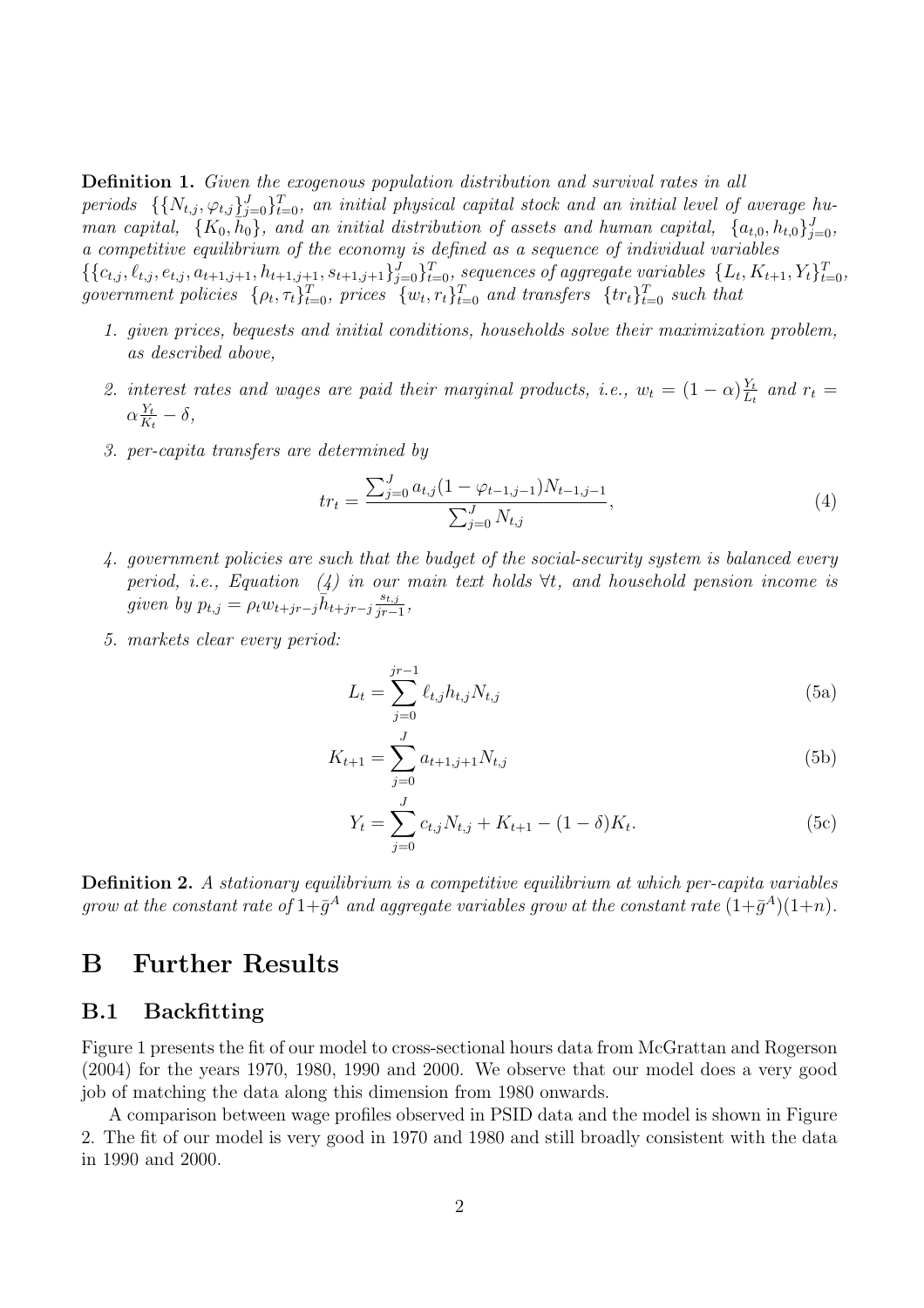

Figure 1: Labor Supply

Notes: Model and data profiles for labor supply. Hours data are normalized by 76 total hours. Data Sources: Based on hours worked data from the Decennial Censuses obtained from McGrattan and Rogerson (2004).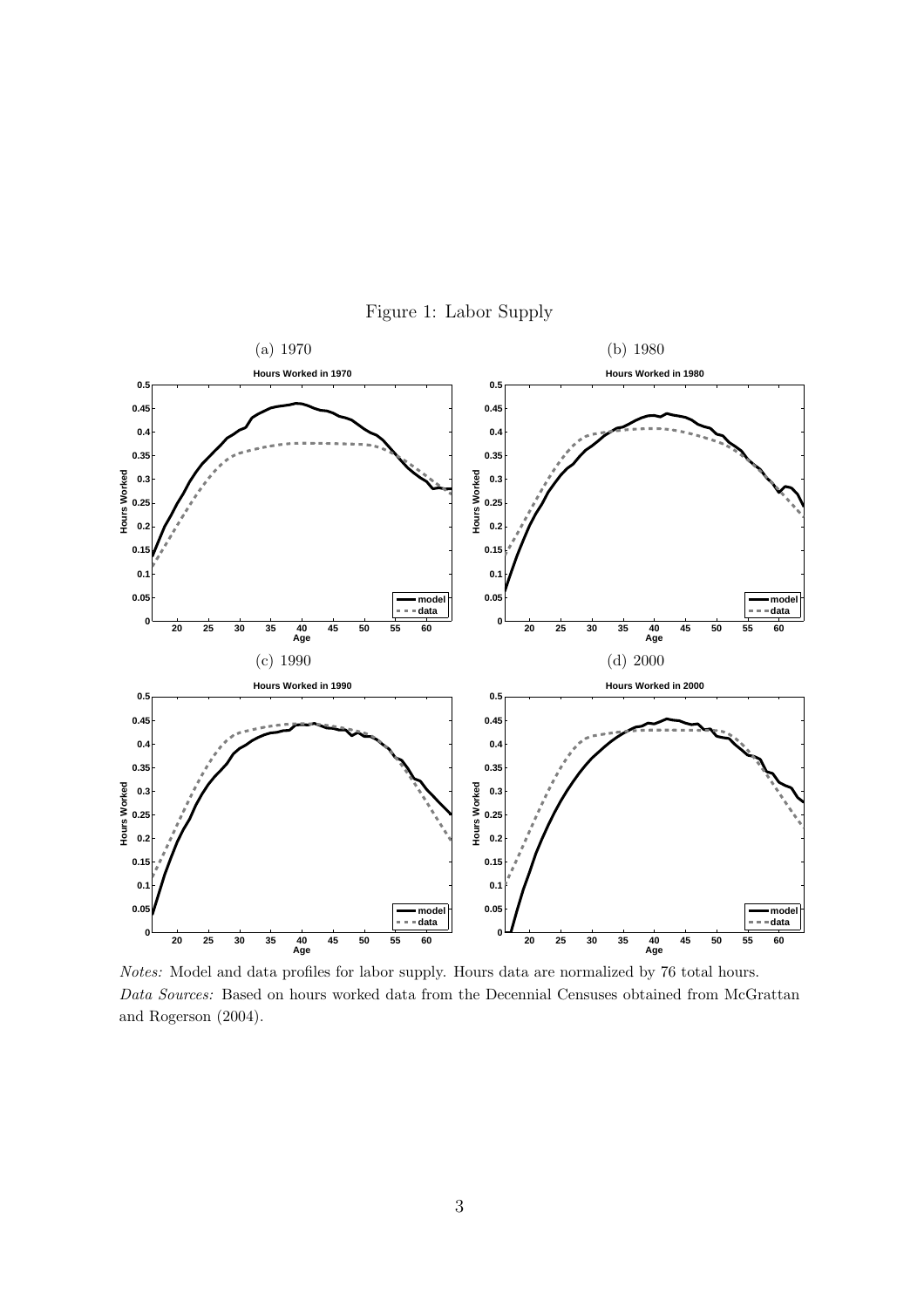



Notes: Model and data profiles for wages. The data are given as a centered average of five subsequent PSID samples.

Data Sources: Based on PSID wage data.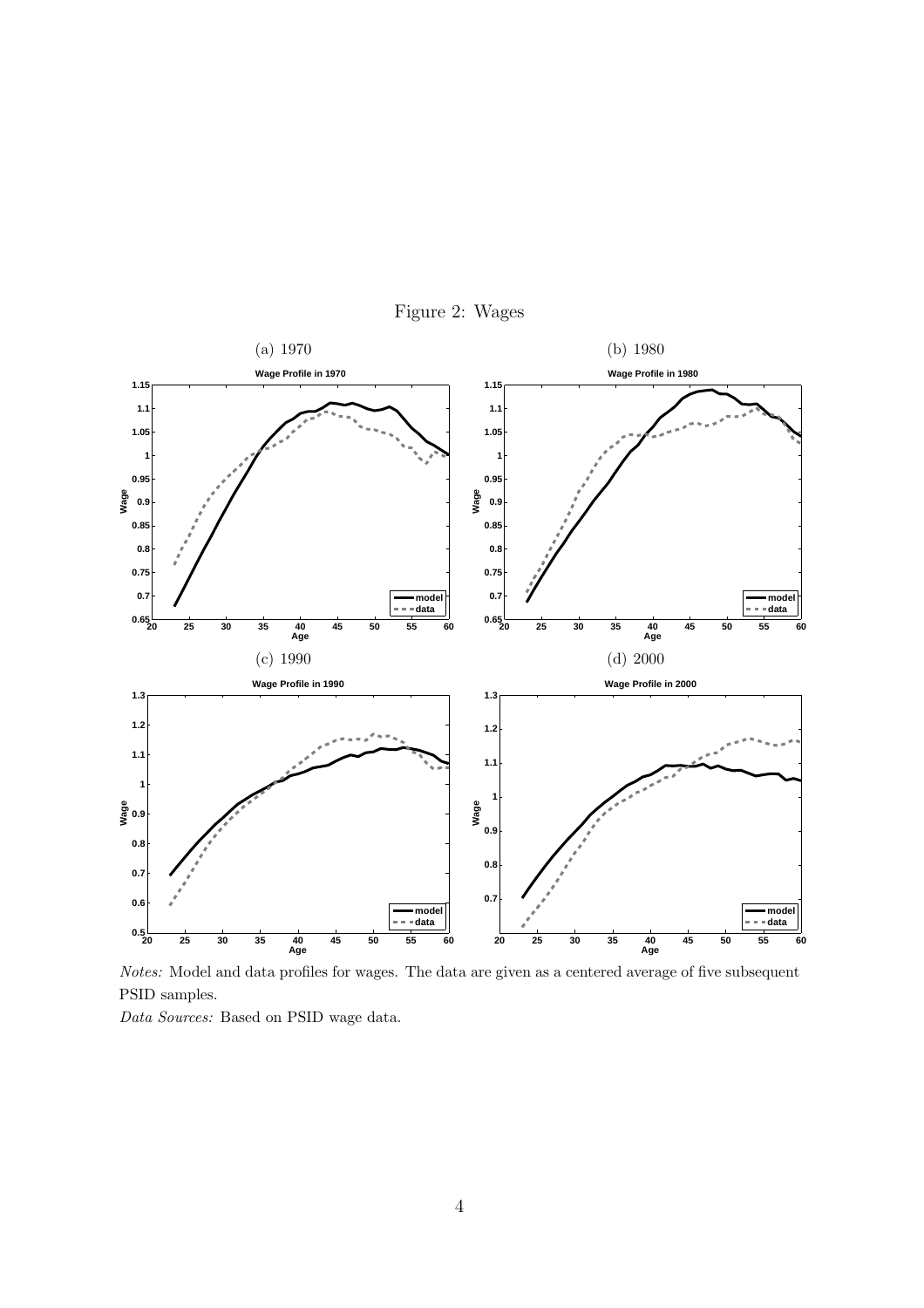### B.2 Labor-Supply Elasticities

Because agents' human capital investments do not only depend on changes in relative returns but also on the extent of labor-supply adjustments, realistic labor-supply elasticities are key for our analysis. First, we compute the Frisch (or  $\lambda$ -constant) elasticity of labor supply that holds the marginal utility of wealth constant. We do so using the standard formula. In the context of our model, this means holding time invested in human capital formation constant. It is then given by

$$
\epsilon_{\ell,w}^j = \frac{1 - \phi(1 - \sigma)}{\sigma} \frac{1 - \ell_j - e_j}{\ell_j},\tag{6}
$$

see Browning, Hansen, and Heckman (1999) for a derivation. In our model, the Frisch elasticity depends on the amount of leisure and labor supply and therefore is age-dependent. As a consequence of the hump-shaped labor supply, the Frisch labor-supply elasticity is u-shaped over the life-cycle. During the years 1960-1995, we find that agents between ages 25 and 50 have a labor-supply elasticity between 0.8 and 1.0, while it is higher for younger and older agents. For agents aged 30-50 (20-60), the average Frisch elasticity is approximately 0.8 (1.0), while across all agents, the average is approximately 1.3. If we aggregate the u-shaped micro-Frisch elasticities to an hours-weighted ("macro") Frisch elasticity,

We also report a Frisch labor-supply elasticity that allows time invested in human capital formation to vary. In the spirit of the Frisch elasticity concept, we hold the marginal utility of human capital constant in addition to the marginal utility of wealth. This Frisch elasticity is then given by

$$
\widetilde{\epsilon}_{\ell,w}^j = \frac{1 - \phi(1 - \sigma)}{\sigma} \frac{1 - \ell_j - e_j}{\ell_j} + \frac{1}{1 - \psi} \frac{e_j}{\ell_j}.\tag{7}
$$

As usual, an interior solution is assumed here. If we use this concept, then the labor-supply elasticity is higher because the second term is positive, i.e., agents invest less in human capital formation when they face a higher wage today, and the marginal utility of human capital remains unchanged. Due to decreasing time invested in human capital formation, the second term decreases over the life-cycle. The resulting labor-supply elasticity is still u-shaped over the lifecycle. Accordingly, during 1960-1995 for agents aged 30-50 (20-60), the resulting average Frisch elasticity with varying time investments is around 1.3 (1.8), while across all agents, the average is approximately 2.8. Here, the macro-Frisch elasticity is approximately 1.9 when accounting for the differing initial labor supply across agents of different ages.

### B.3 Transitional Dynamics

### B.3.1 Aggregate Variables

The cumulative effect of the differences in growth rates on GDP per capita are displayed in Figure 3. In the endogenous human capital model with constant contribution (replacement) rates, GDP per capita will increase by approximately 14% (10%) more until the year 2050 than it would without human capital adjustments.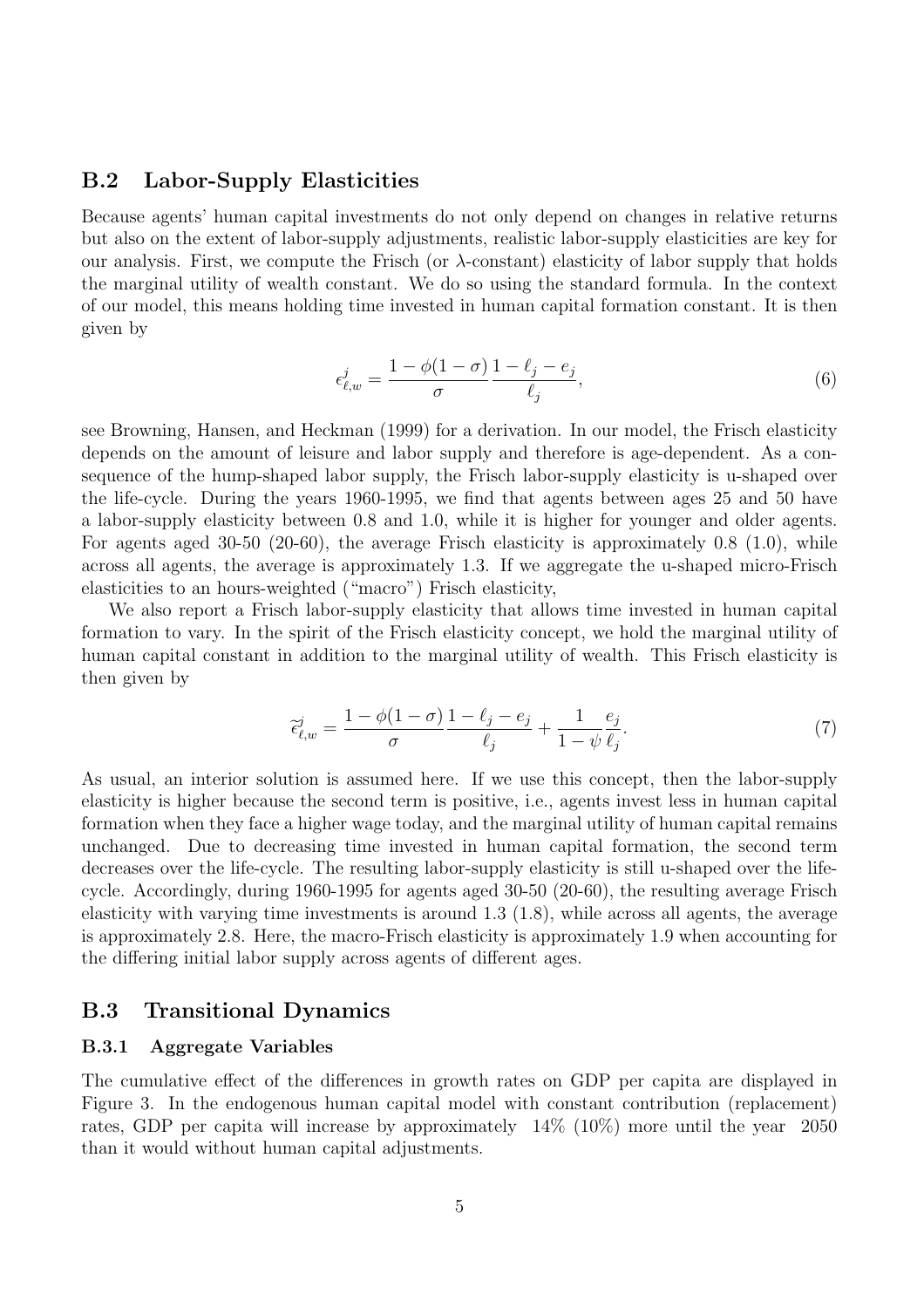

Figure 3: Detrended GDP per Capita [Index, 2005=100]

#### B.3.2 Welfare Effects

### Welfare of Future Generations

In our main text, we mostly analyze the welfare consequences for agents alive in 2005 and only briefly glance at the consequences for future generations. We here examine those. Figure 4 shows the consumption-equivalent variation for the two models and the two social-security scenarios. Agents born into a "const  $\tau$ "-world experience welfare gains of up to 1.1% and losses of up to 1.7% of lifetime consumption, depending on whether they are born before or after 2005. Even if agents are allowed to invest in human capital, welfare losses of future generations can be quite large if the contribution rates rise ("const  $\rho$ "). Notice, again, that in our comparison across models, differences are not large because the positive value of human capital adjustments is offset by the more beneficial general- equilibrium effects in the exogenous human capital model. For this reason, welfare gains for some cohorts may even be slightly higher in the exogenous human capital model when the contribution rate is held constant.

#### The Value of Human Capital Adjustments

From Figure 7 of our main text, we observe that welfare gains (and losses) for newborns are almost identical in the endogenous and exogenous human capital models. Detailed numbers are provided in Table 1. The explanation for these similar welfare consequences is as follows. While the value of human capital adjustments is positive (see below), the increase of wages and the associated decrease of interest rates is much stronger in the exogenous human capital model. As newborn households generally benefit from the combined effects of increasing wages and decreasing returns, welfare gains from these general-equilibrium effects are higher in the exogenous human capital model. This explains why the overall welfare consequences for newborns across models do not differ much, despite the fact that the value of human capital adjustments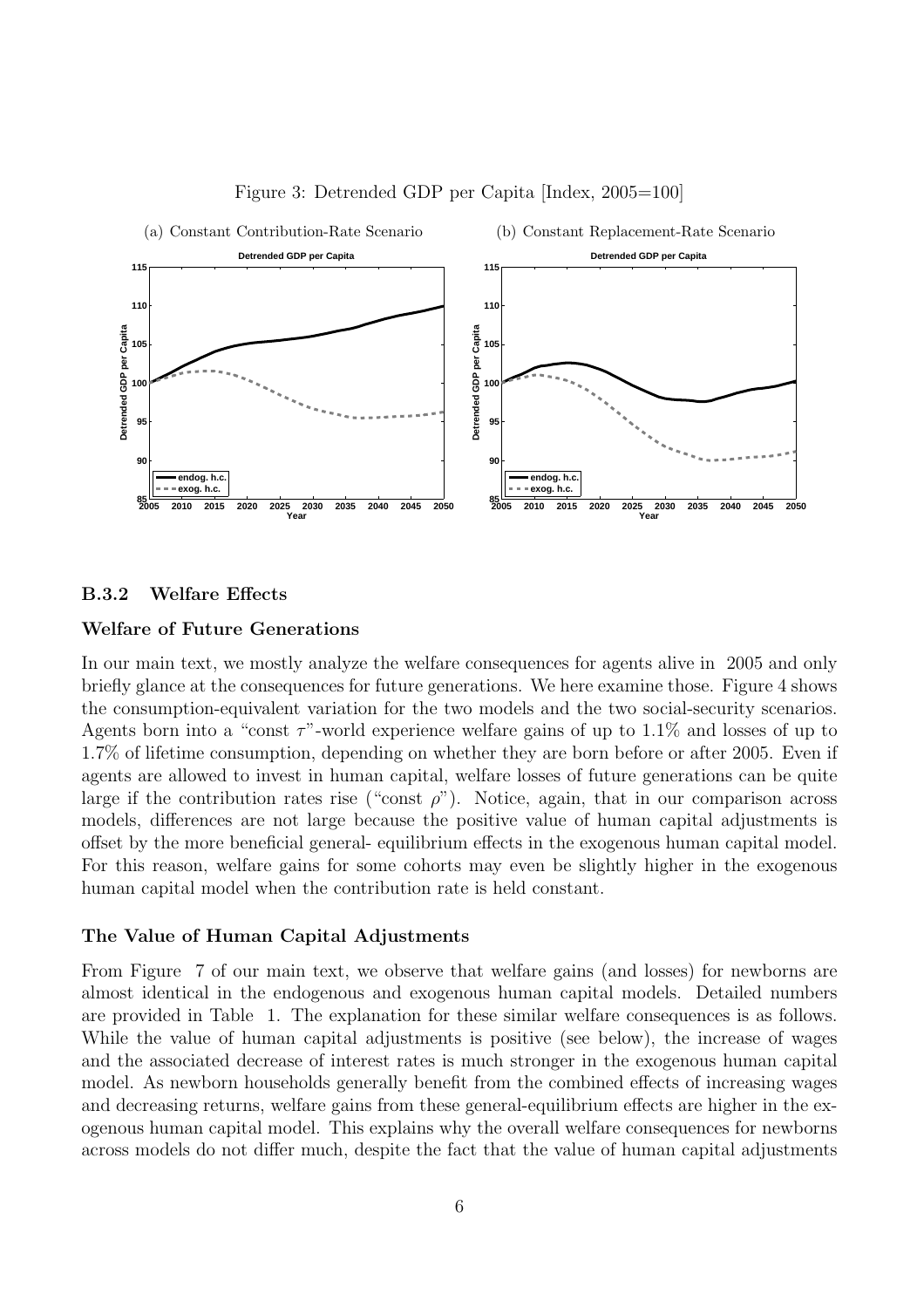

#### Figure 4: Consumption Equivalent Variation of Agents born in 2005-2050

Notes: Consumption-equivalent variation (CEV) in the two social-security scenarios.

is positive.

Table 1: CEV for Generation Born in 2005 [in %]

|                                              | Human Capital        |          |  |  |  |  |
|----------------------------------------------|----------------------|----------|--|--|--|--|
|                                              | Endogenous Exogenous |          |  |  |  |  |
| Const. $\tau$ ( $\tau_t = \overline{\tau}$ ) | $-0.1\%$             | $0.4\%$  |  |  |  |  |
| Const. $\rho$ ( $\rho_t = \bar{\rho}$ )      | $-4.4\%$             | $-5.0\%$ |  |  |  |  |

Notes: CEV: consumption-equivalent variation.

Our comparison across models does not provide any information about the value of a flexible adjustment of human capital investments from the individual perspective, that is, about the value of human capital adjustments within the endogenous human capital model. To accomplish this, we store from our computation of  $\bar{V}_j^{2005}$  (see above) the associated endogenous time-investment profile,  $\{e_j^{2005}\}_{j=0}^J$ . Next, we compute  $\bar{V}_{t,j}^{CE}$  as the lifetime utility of agents born at time t, age j facing constant 2005 survival rates, a sequence of equilibrium prices, transfers and contribution (replacement) rates, as documented for the endogenous human capital model in the previous section, but keep the time-investment profile fixed at  $\{e_j^{2005}\}_{j=0}^J$ . Corresponding to our previous work, we then compute

$$
g_{t,j}^{CE} = \left(\frac{\bar{V}_{t,j}^{CE}}{\bar{V}_j^{2005}}\right)^{\frac{1}{\phi(1-\sigma)}} - 1, \tag{8}
$$

as the consumption-equivalent variation with constant time-investment decisions. The difference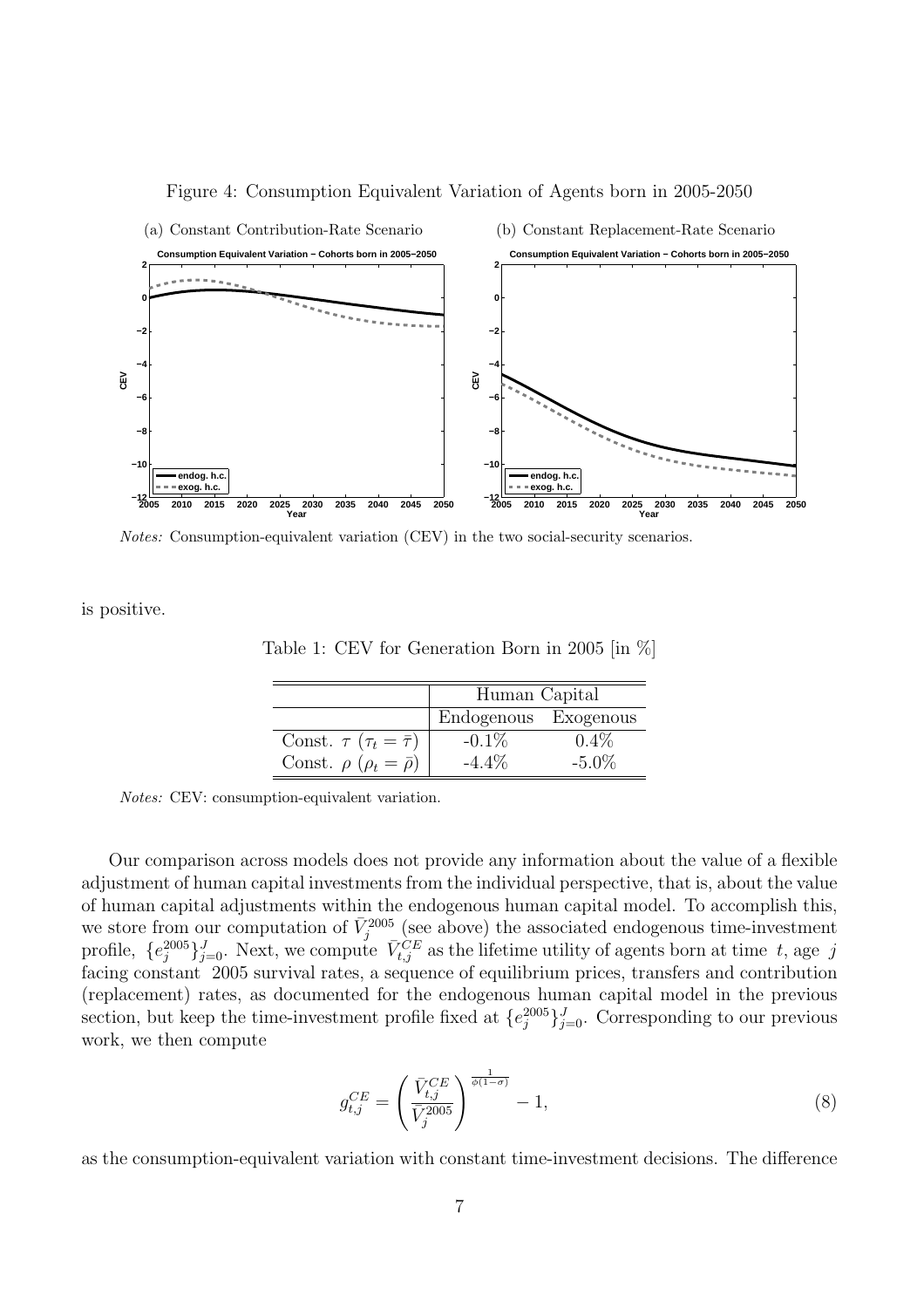$g_{t,j} - g_{t,j}^{CE}$  is then our measure of the value of endogenous human capital (where  $g_{t,j}$  is the consumption-equivalent variation with flexible time investments, as computed above).<sup>1</sup>

The value of human capital adjustments is obviously positive and more or less monotonically decreasing with age (because of decreasing time investments over the life-cycle). Furthermore, for all future generations, the value of human capital adjustments can be expected to increase slightly because of the increasing rate of return to human capital formation. For the sake of brevity, we do not report these results and confine ourselves to a comparison of the value of human capital adjustments of newborns in 2005, that is  $g_{256,0} - g_{256,0}^{CE}$  across social-security scenarios. As reported in Table 2, the value of human capital adjustments in the "const.  $\tau$ " scenario is 0.27% compared to 0.22% in the "const.  $\rho$ " scenario.

Table 2: The Value of Human Capital Adjustments in 2005

| Const. $\tau (\tau_t = \bar{\tau})   0.27\%$ |  |
|----------------------------------------------|--|
| Const. $\rho (\rho_t = \bar{\rho})   0.22\%$ |  |
|                                              |  |

*Notes:* The value of human capital adjustments is computed as  $g_{t,j} - g_{t,j}^{CE}$ .

#### Role of the Pension System: Agents Alive in 2005

We here provide a decomposition of our welfare results into the effects stemming from changes in relative factor prices and transfers and those of changing pension payments. To this end, Figure 5 shows the welfare consequences of demographic change for agents alive in 2005 from changing factor prices alone, keeping pension payments constant. We here examine only our scenario with constant contribution rates. Table 3 presents the maximum utility loss for agents alive in 2005 with constant pension payments. In the exogenous human capital model, the maximum loss is approximately 2.7 percentage points, or almost 3 times higher than in the endogenous human capital model. Observe from Table 2 of our main text that, in terms of the percentage point difference, this gain relative to the exogenous human capital model is roughly 3.8 percentage points when pension payments adjust. By comparing these numbers, we can therefore conclude that roughly two-thirds of the overall gain of 3.8 percentage points can be attributed to differential changes in interest rates, wages and accidental bequests, and one-third can be attributed to the relative rise in social-security benefits caused by the additional human capital formation and the accompanying increase of average wages.

#### Role of Survival Rates for Welfare Calculations

Thus far, we have computed the welfare effects of demographic change by holding survival rates constant. We here present welfare results for varying survival rates. Figures 6 and 7 present the results of these calculations. Table 4 presents the maximum utility loss for agents alive in

<sup>1</sup>To observe this more clearly, rewrite the welfare difference as  $g_{t,j} - g_{t,j}^{CE} =$  $(\bar{V}_{j}^{2005})^{-\frac{1}{\phi(1-\sigma)}}$  $\frac{v}{z}$  $\bar V^{\frac{1}{\phi(1-\sigma)}}_{t,j}-\bar V^{CE}_{t,j}^{\frac{1}{\phi(1-\sigma)}}$  $\left(\frac{t}{t,j}\right)$  are the senate difference as  $g_{t,j} = g_{t,j}$  =  $g_{t,j}$  =  $g_{t,j}$  =  $g_{t,j}$  =  $g_{t,j}$  =  $g_{t,j}$  =  $g_{t,j}$  =  $g_{t,j}$  =  $g_{t,j}$  =  $g_{t,j}$  =  $g_{t,j}$  =  $g_{t,j}$  =  $g_{t,j}$  =  $g_{t,j}$  =  $g_{t,j}$  =  $g_{t,j}$  =  $g_{t,j}$  = the fact that agents are (or are not) allowed to adjust their human capital.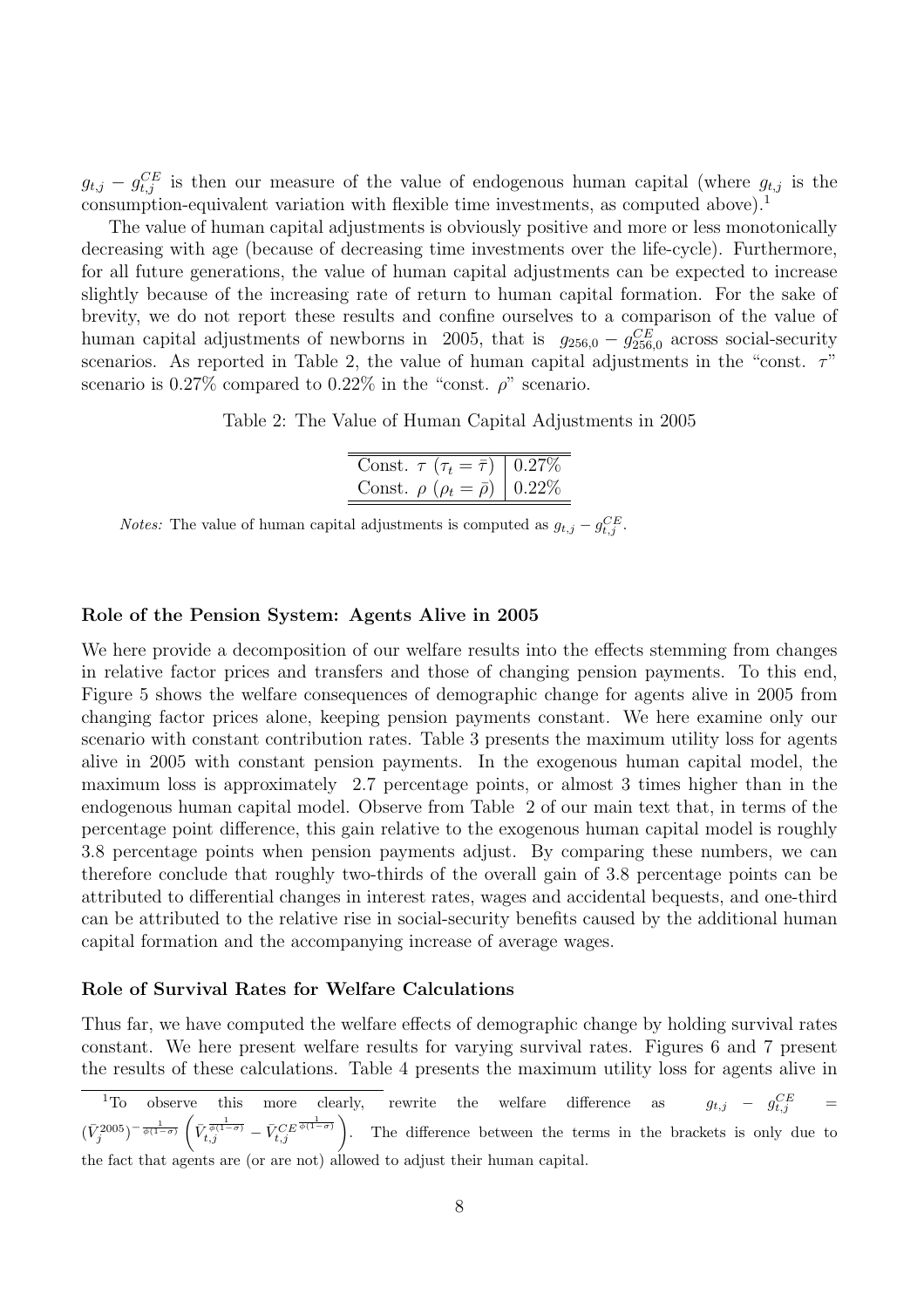Figure 5: CEV of Agents alive in 2005 with Constant Pensions: Constant Contribution Rates



Notes: Consumption-equivalent variation (CEV) in the constant contribution-rate scenario with constant pension payments. "endog. h.c.": endogenous human capital model with constant pensions. "exog. h.c.": exogenous human capital model with constant pensions.

Table 3: Maximum Utility Loss for Generations Alive in 2005 with Constant Pensions

|                                              | Human Capital        |       |  |  |  |  |
|----------------------------------------------|----------------------|-------|--|--|--|--|
|                                              | Endogenous Exogenous |       |  |  |  |  |
| Const. $\tau$ ( $\tau_t = \overline{\tau}$ ) | $-1.5\%$             | -4.2% |  |  |  |  |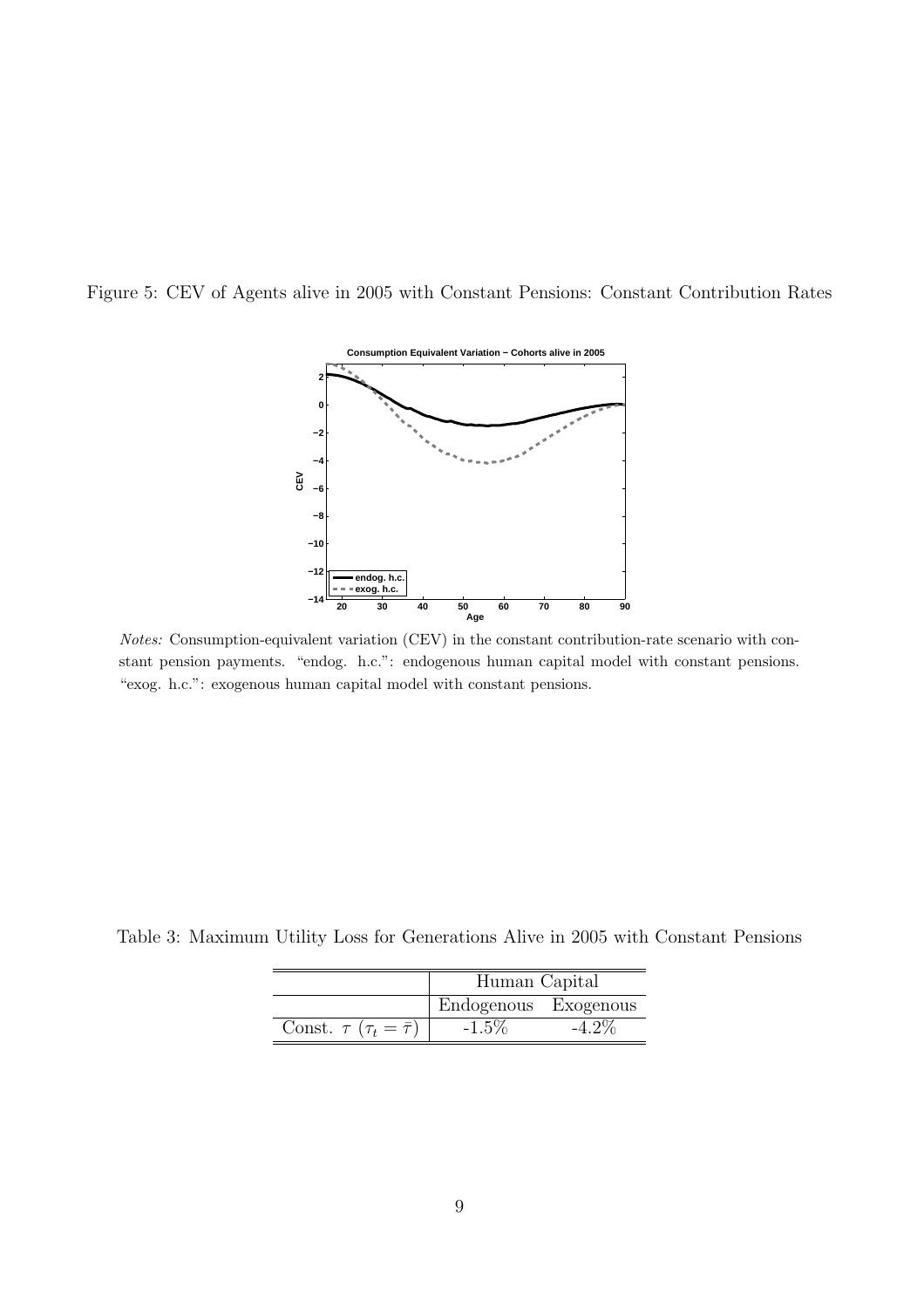2005 with changing survival rates. Comparing these results to those of Figure 7 and Table 2 in our main text as well as those of Figure 4, we can conclude that holding survival rates constant or varying them according to the underlying demographic projections does not affect our conclusions about the welfare consequences of demographic change in our comparisons across various scenarios.





Notes: Consumption-equivalent variation (CEV) calculated with changing survival rates in the two social-security scenarios.

Table 4: Maximum Utility Loss for Generations Alive in 2005 with Changing Survival Rates

|                                              | Human Capital        |           |  |  |  |  |
|----------------------------------------------|----------------------|-----------|--|--|--|--|
|                                              | Endogenous Exogenous |           |  |  |  |  |
| Const. $\tau$ ( $\tau_t = \overline{\tau}$ ) | $-8.5\%$             | $-12.1\%$ |  |  |  |  |
| Const. $\rho$ ( $\rho_t = \bar{\rho}$ )      | $-4.4\%$             | $-5.4\%$  |  |  |  |  |

## B.4 Sensitivity Analysis with respect to  $\sigma$

We now provide a sensitivity analysis with respect to the parameter  $\sigma$ , the inverse of the intertemporal elasticity of substitution. In our benchmark model, we set  $\sigma = 2$ , but we now also explore the cases of  $\sigma = 1$  (log-utility) and  $\sigma = 3$ . We recalibrate the model when we vary  $\sigma$ , such that we match the same calibration targets as in the main text.

This exercise serves two purposes. First, because  $\sigma$  is a predetermined parameter in our calibration procedure, it is interesting to observe how much our results depend on our choice of  $\sigma$ . Second, we want to investigate how sensitive our results are to changes of the theoretical Frisch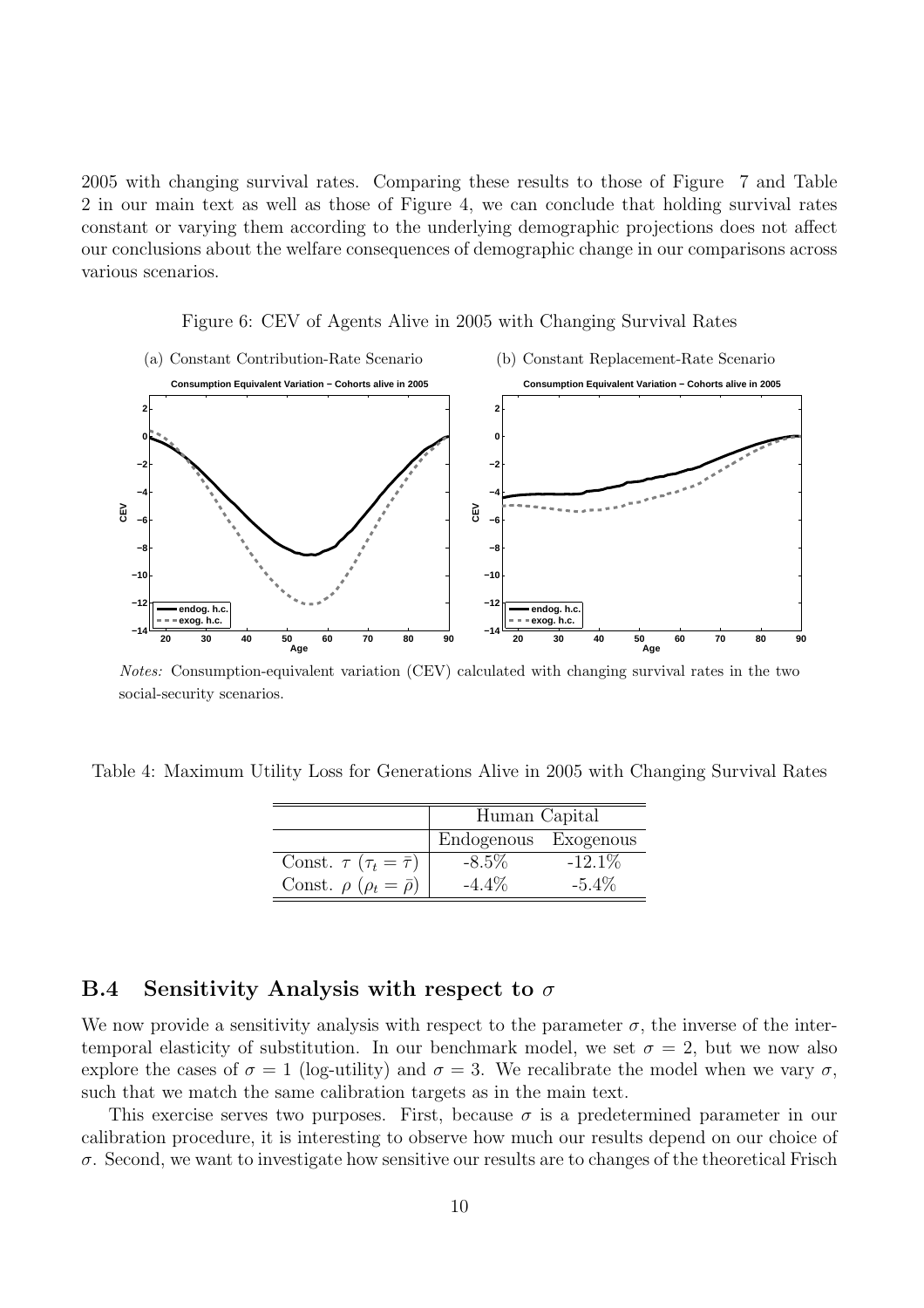

#### Figure 7: CEV of Agents born in 2005-2050 with Changing Survival Rates

Notes: Consumption-equivalent variation (CEV) calculated with changing survival rates in the two social-security scenarios.

labor-supply elasticities in our model. Table 5 shows how varying  $\sigma$  generates variation in these elasticities in the differently calibrated versions of our model.<sup>2</sup> We observe that these experiments generate substantial variation in labor-supply elasticities. With  $\sigma = 3$  and a constant (variable) time investment, the "macro" elasticity is approximately 15% (6%) lower than in the benchmark calibration, while with  $\sigma = 1$ , it is approximately 46% (21%) higher than in the benchmark. A limitation of this sensitivity check is, of course, that we cannot separately identify the effects of the inverse of the inter-temporal elasticity of substitution and the Frisch labor-supply elasticity on our results.

|           |  |  |  |  | Table 5: Sensitivity Analysis with respect to $\sigma$ : Mean Frisch Labor-Supply Elasticities during |  |
|-----------|--|--|--|--|-------------------------------------------------------------------------------------------------------|--|
| 1960-1995 |  |  |  |  |                                                                                                       |  |

|                |            | Time Investment |              | Time Investment |              |              |  |
|----------------|------------|-----------------|--------------|-----------------|--------------|--------------|--|
|                |            | Constant        |              | Variable        |              |              |  |
|                | $\sigma=1$ | $\sigma=2$      | $\sigma = 3$ | $\sigma=1$      | $\sigma = 2$ | $\sigma = 3$ |  |
| Age 30 to $50$ | 1.2        | 0.8             | 0.7          | 1.6             | 1.3          | 1.2          |  |
| Age 20 to $60$ | 1.5        | 1.0             | 0.9          | 2.2             | 1.8          | 1.7          |  |
| All Ages       | 2.0        | 1.3             | 1.2          | 3.3             | 2.8          | 3.0          |  |
| "Macro"        | 1.6        | 11              | 09           | 2.3             | 19           | 1.8          |  |

Figure 8 shows that the fit of our model to the observed cross-sectional profiles of consumption, assets, hours and wages is very similar for all values of  $\sigma$  considered here. Unfortunately,

<sup>&</sup>lt;sup>2</sup>Section B.2 explains how the Frisch labor-supply elasticity depends on  $\sigma$ .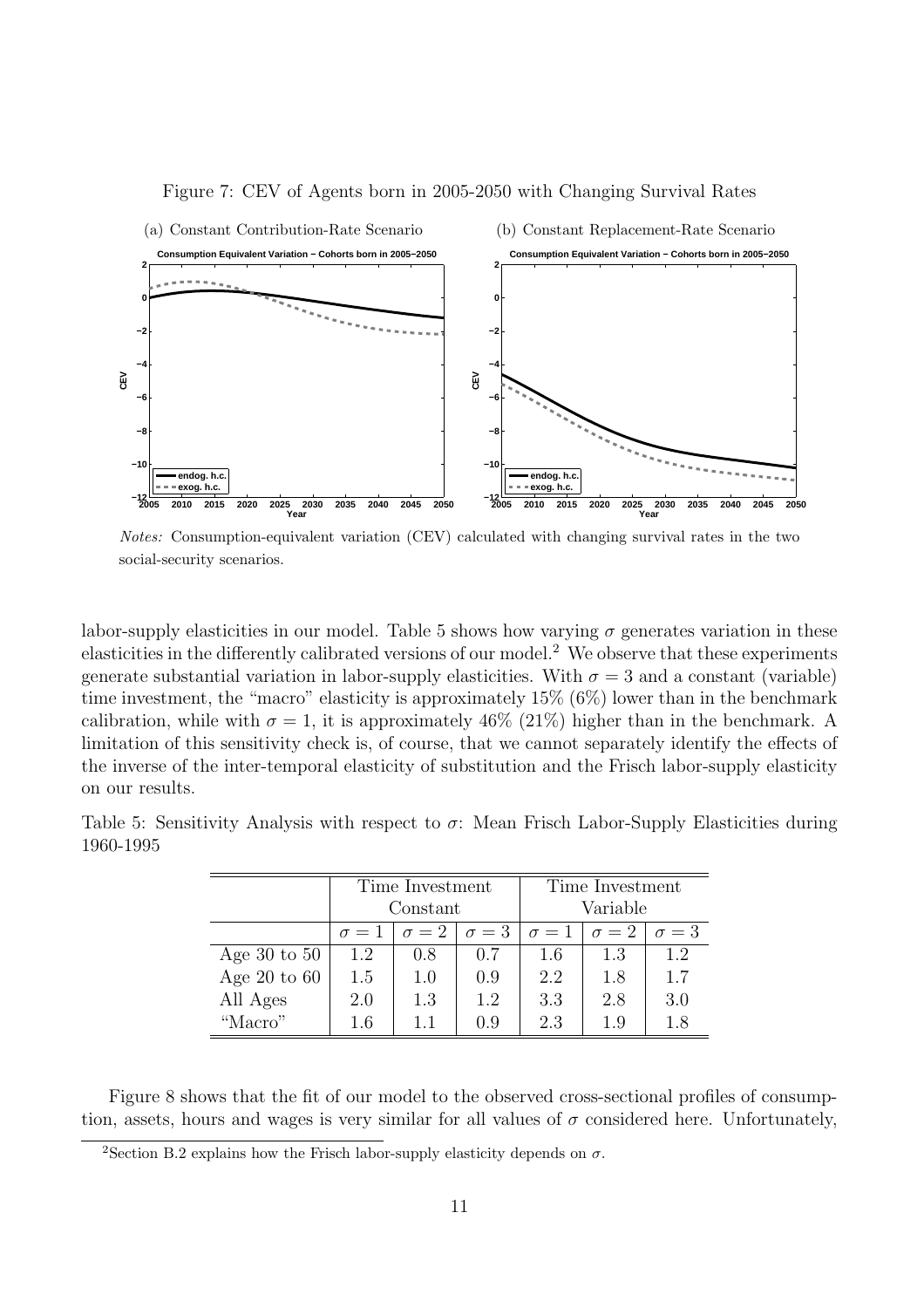the failure of our model to match the observed consumption profile cannot be fixed by varying  $\sigma$  in this way.

We next turn to the implications of the different parameterizations on the transitional dynamics of the macroeconomic variables. We omit the figures for the contribution and replacement rates of the pension system because the dynamics for the alternative values of  $\sigma$  are basically identical to the benchmark model. The maximum absolute deviation of the contribution rate from the benchmark model in any year is approximately 0.6 percentage points, and for the replacement rate, it is 1.2 percentage points. However, for the vast majority of years, the deviations are much smaller.

Figure 9 presents the evolution of the four major macroeconomic variables for the "const.  $\tau$ " social-security scenario, and Figure 10 does so for the "const.  $\rho$ " scenario. We observe that for the alternative values of  $\sigma$ , the broad dynamics of these variables are very similar to the benchmark model. The most significant differences are that for log-utility ( $\sigma = 1$ ), when human capital is exogenous, average hours increase by more, and the interest rate decreases by less than in the benchmark calibration with  $\sigma = 2$  in the years after 2020.

For the different values of  $\sigma$ , the welfare analysis of demographic change for agents alive in 2005 is presented in Figure 11 and Table 6. The welfare results can be viewed as an important and convenient summary measure of all of the differences between differently parameterized models. We find that the welfare assessment of demographic change does not depend much on the value of  $\sigma$  and the comparison across models with endogenous and exogenous human capital is largely unaffected. We thus conclude that our main quantitative result that human capital adjustments mitigate the macroeconomic and welfare effects of demographic change is robust to the changes of  $\sigma$  we considered here.

|      |  |  |  | Table 6: Sensitivity Analysis with respect to $\sigma$ : Maximum Utility Loss for Generations Alive in |  |
|------|--|--|--|--------------------------------------------------------------------------------------------------------|--|
| 2005 |  |  |  |                                                                                                        |  |

|                                                                                      |                                               | $\sigma = 1$ | $\sigma = 2$              | $\sigma = 3$ |          |
|--------------------------------------------------------------------------------------|-----------------------------------------------|--------------|---------------------------|--------------|----------|
|                                                                                      | Human Capital   Human Capital   Human Capital |              |                           |              |          |
|                                                                                      | Endog. Exog.                                  |              | Endog. Exog. Endog. Exog. |              |          |
| Const. $\tau$ ( $\tau_t = \bar{\tau}$ )   -8.4% -11.4%   -8.7% -12.5%   -8.7% -13.3% |                                               |              |                           |              |          |
| Const. $\rho$ ( $\rho_t = \bar{\rho}$ )   -4.4\% -5.8\%   -4.4\%                     |                                               |              | $-5.6\%$                  | $-4.3\%$     | $-5.6\%$ |

## C Demographic Data

Our demographic data are based on the Human Mortality Database (2008). Population of age j in year t is determined by four factors: (i) an initial population distribution in year  $0$ , (ii) age- and time-specific mortality rates, (iii) age- and time-specific fertility rates and (iv) age- and time-specific migration rates. We describe here how we model all of these elements and then briefly compare results of our demographic predictions with those of United Nations (2007).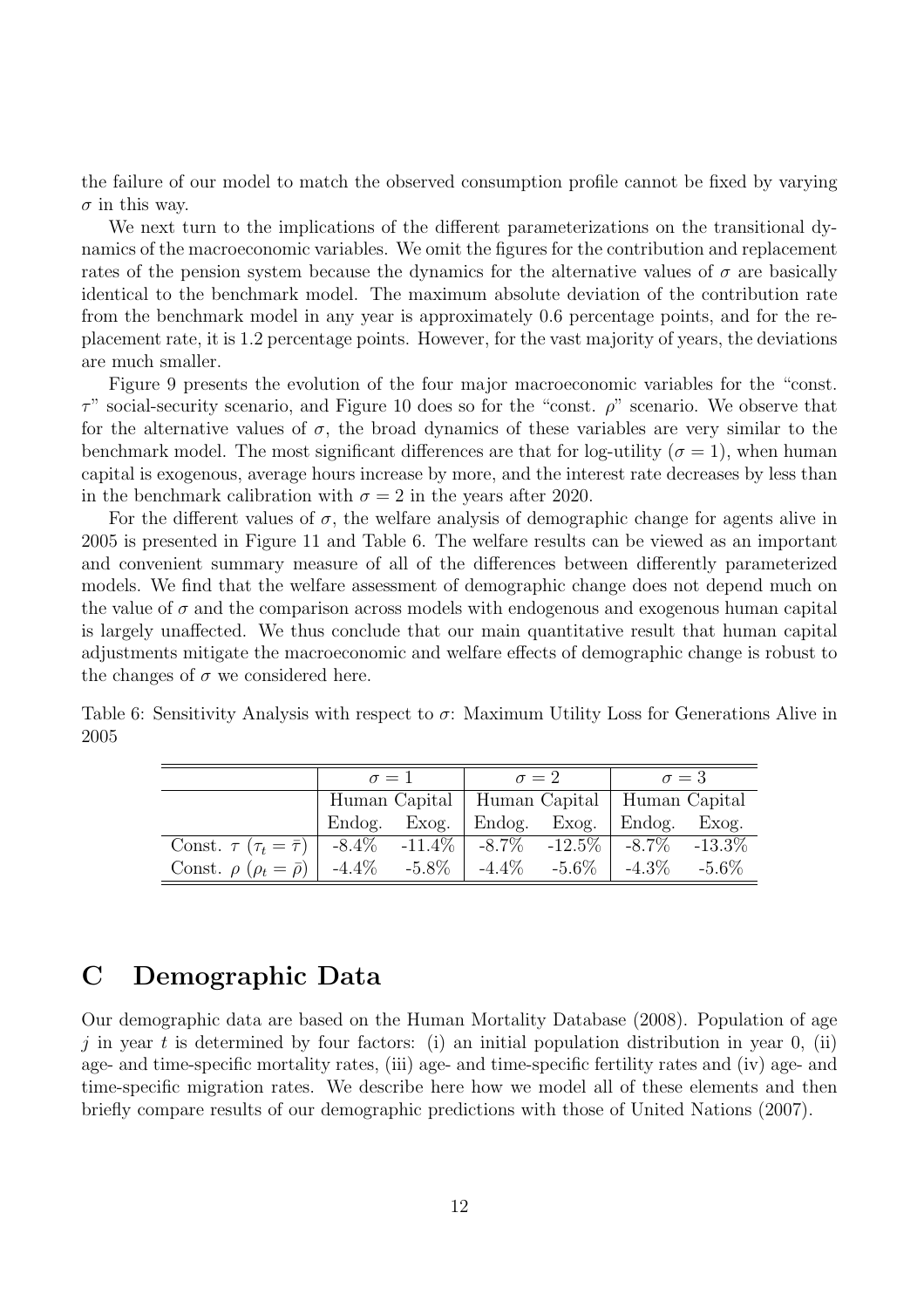

Figure 8: Sensitivity Analysis with respect to  $\sigma$ : Cross-Sectional Profiles

Notes: Model and data profiles for consumption, assets, labor supply and wages. The model profiles are for values of  $\sigma$  equal to 1, 2 (our benchmark value) and 3. All profiles are cross-sectional profiles in 1990, except for the asset profile, which is for 1995. Consumption, asset and wage profiles are normalized by their respective means. Hours data are normalized by 76 total hours per week. Data Sources: Based on CEX consumption data collected from Aguiar and Hurst (2009), SCF net worth data obtained from Bucks et al. (2006), hours worked data from McGrattan and Rogerson (2004) and PSID wage data.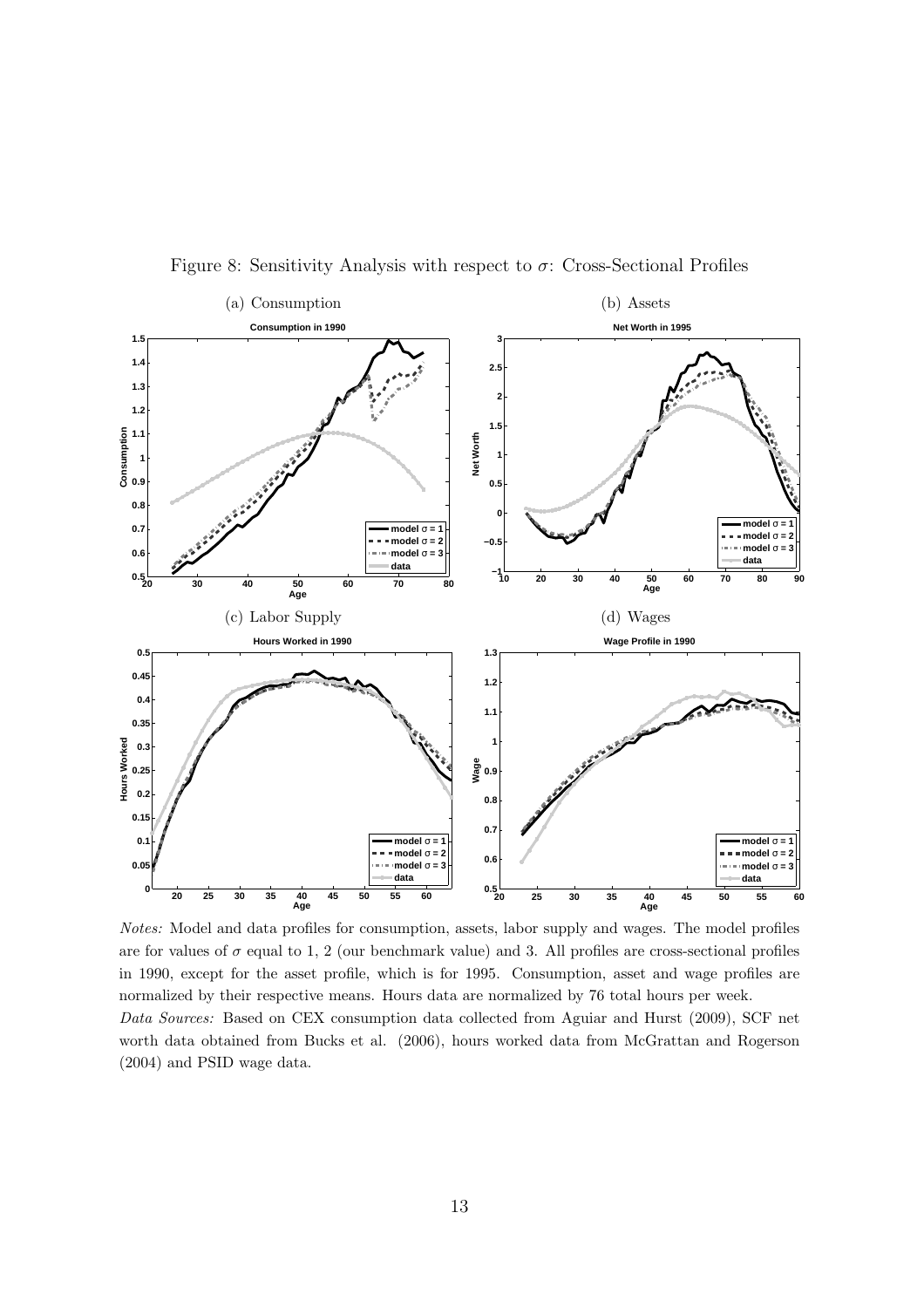

Figure 9: Sensitivity Analysis with respect to  $\sigma$ : Aggregate Variables for the Constant Contribution-Rate Scenario

Notes: Rate of return to physical capital, average hours worked of the working-age population, average human capital per working hour and growth of GDP per capita in the constant contribution-rate socialsecurity scenario for two model variants and three different values of  $\sigma$ . "endog. h.c.": endogenous human capital model. "exog. h.c.": exogenous human capital model.

#### Initial Population Distribution

We collect the age- and time-specific population data for the period  $1950 - 2004$ .

#### Mortality Rates

Our mortality model is based on sex-, age- and time-specific mortality rates. To simplify notation, we suppress a separate index for sex. Using data from 1950 −2004, we apply a Lee-Carter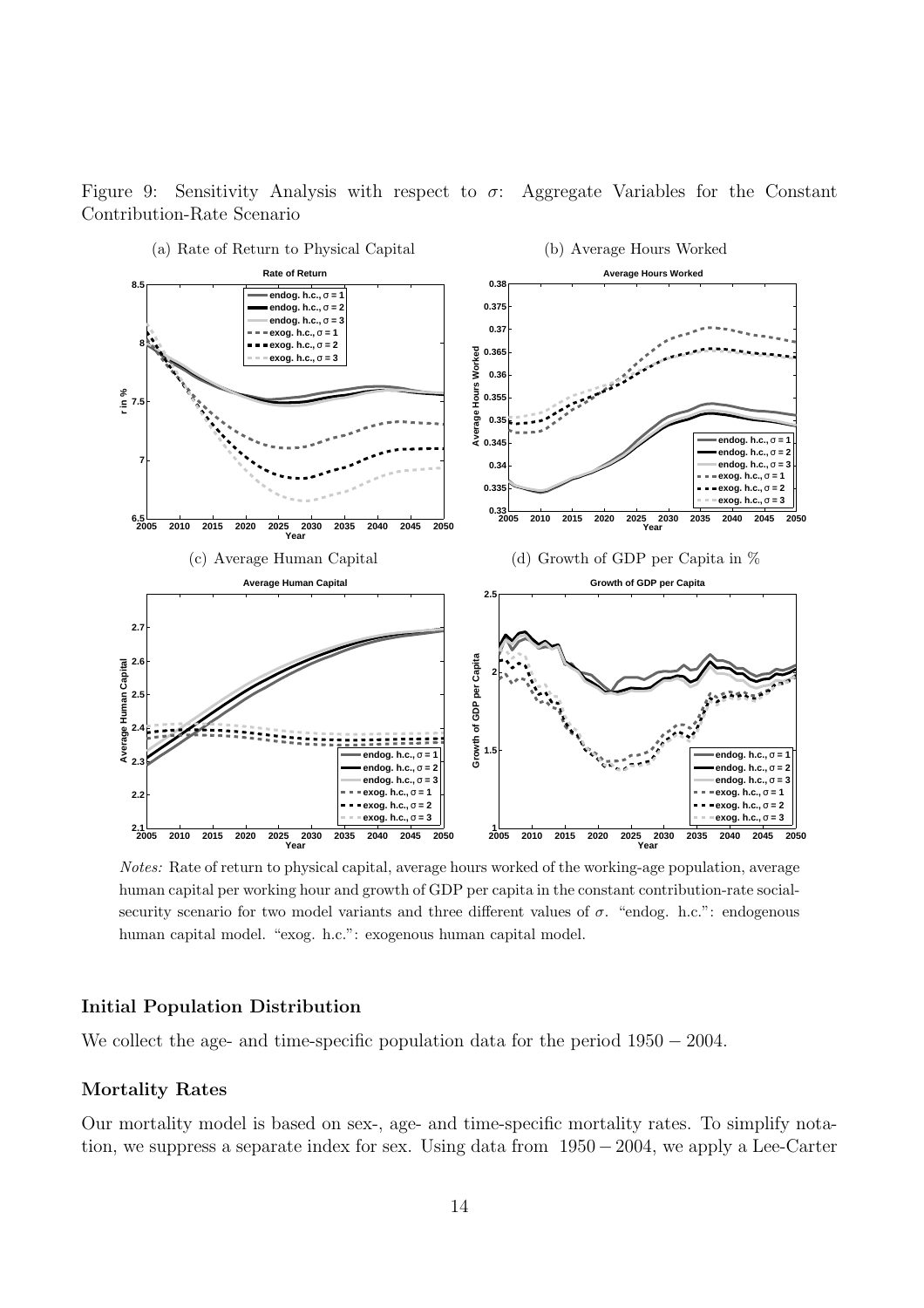

Figure 10: Sensitivity Analysis with respect to  $\sigma$ : Aggregate Variables for the Constant Replacement-Rate Scenario

Notes: Rate of return to physical capital, average hours worked of the working-age population, average human capital per working hour and growth of GDP per capita in the constant replacement-rate socialsecurity scenario for two model variants and three different values of  $\sigma$ . "endogenous" endogenous human capital model. "exog. h.c.": exogenous human capital model.

procedure (Lee and Carter 1992) to decompose mortality rates as

$$
\ln(1 - \varphi_{t,j}) = a_j + b_j d_t,\tag{9}
$$

where  $a_j$  and  $b_j$  are vectors of age-specific constants, and  $d_t$  is a time-specific index that equally affects all age groups. We assume that the time-specific index,  $d_t$ , evolves according to a unit-root process with drift,

$$
d_t = \chi + d_{t-1} + \epsilon_t. \tag{10}
$$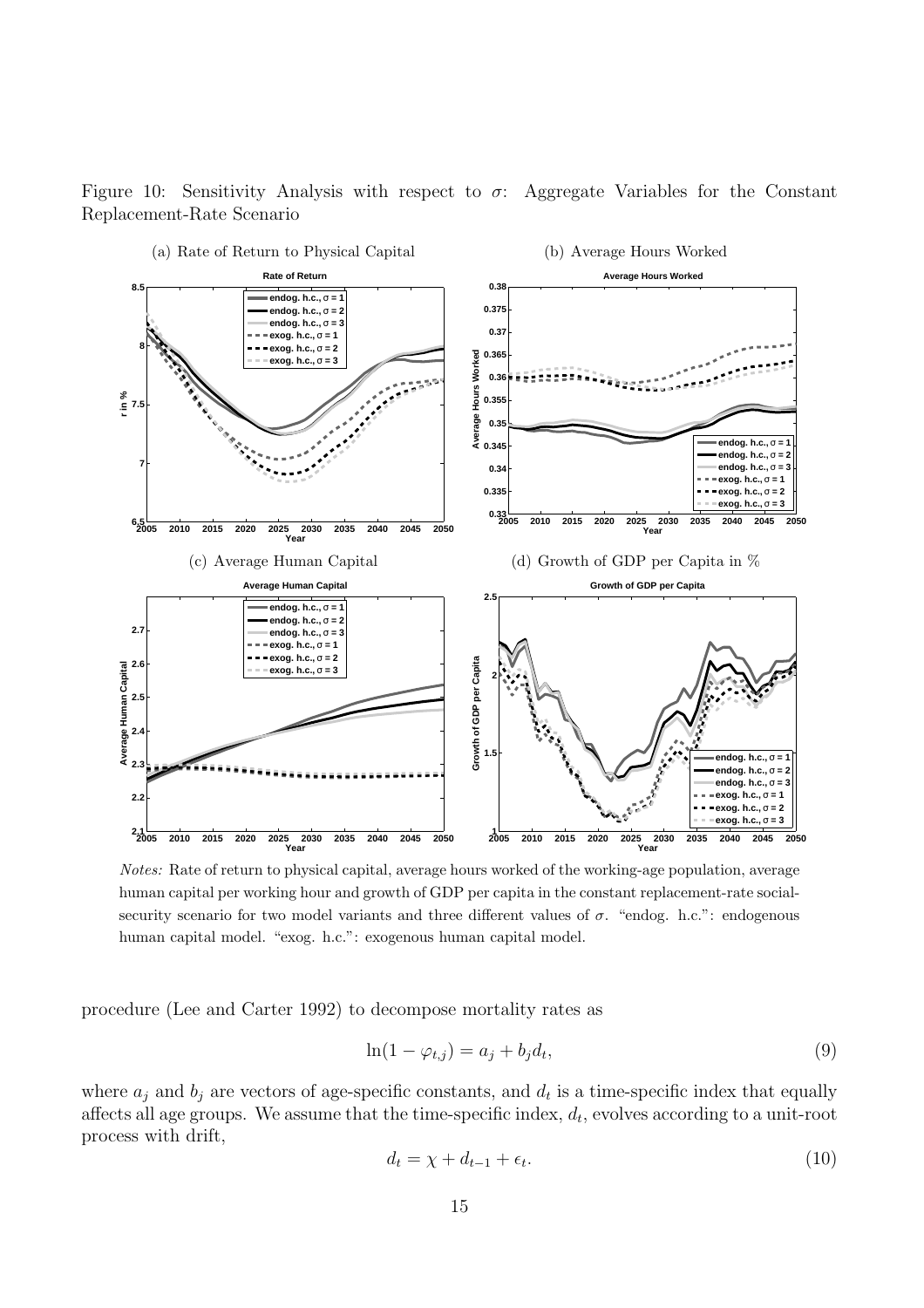Figure 11: Sensitivity Analysis with respect to  $\sigma$ : Consumption-Equivalent Variation of Agents Alive in 2005



Notes: Consumption-equivalent variation (CEV) in the two social-security scenarios for three different values of σ. "endog. h.c.": endogenous human capital model. "exog. h.c.": exogenous human capital model.

The estimate of the drift term is  $\hat{\chi} = -1.2891$ . We then predict mortality rates into the future (until 2100) by holding  $\hat{a}_j$ ,  $\hat{b}_j$  and  $\hat{\chi}$  constant and setting  $\epsilon_t = 0$  for all t. For all years beyond 2100, we hold survival rates constant at their respective year 2100 values. Figure 12 shows the corresponding path of life expectancy at birth.

#### Fertility Rates

Fertility in our model is age and time specific. For our predictions, we assume that age-specific fertility rates are constant at their respective year 2004 values for all periods 2005, . . . , 2100. For periods after 2100, we assume that the number of newborns is constant. Because the U.S. reproduction rate is slightly above replacement levels, this implies that the total fertility rate is slightly decreasing each year from 2100 onwards, until approximately year 2200, when the population converges to a stationary distribution.

#### Population Dynamics

We use the estimated fertility and mortality data to forecast future population dynamics. The transition of the population is accordingly given by  $\overline{a}$ 

$$
N_{t,j} = \begin{cases} N_{t-1,j-1} \varphi_{t-1,j-1} & \text{for } j > 0\\ \sum_{i=0}^{J} f_{t-1,i} N_{t-1,i} & \text{for } j = 0, \end{cases} \tag{11}
$$

where  $f_{t,j}$  denotes age- and time- specific fertility rates. Population growth is then given by  $n_t = \frac{N_{t+1}}{N_t}$  $\frac{U_{t,j}}{N_t}$  are  $N_t = \sum_{j}^{J}$  $\sum_{j=0}^{J} N_{t,j}$  is total population in t.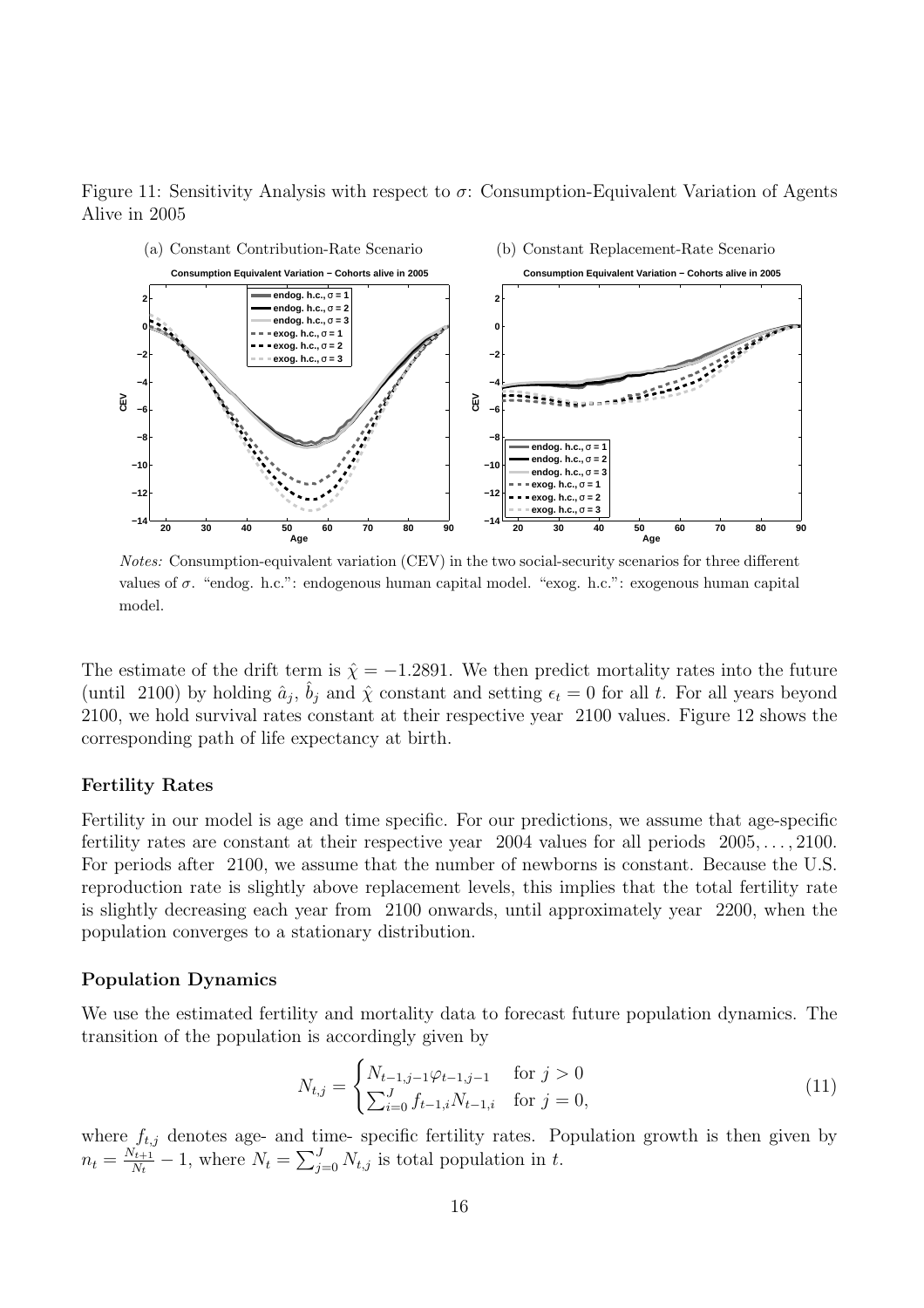



Notes: Our own predictions of life expectancy at birth based on Human Mortality Database (2008).

#### Migration

Migration is exogenous in our economic model. Setting migration equal to zero would lead us to overestimate future decreases in the working-age population ratio and to overstate the increases in old-age dependency. We therefore restrict migration to ages  $j \leq 15$ , such that migration plays a similar role as fertility in our economic model. This simplifying assumption allows us to treat newborns and immigrants alike. We compute aggregate migration from United Nations (2007) and distribute age-specific migrants in each year equally across all ages  $0, \ldots, 15$ .

#### Evaluation

Figures 13-14 display the predicted working-age population and old-age dependency ratios, according to our population model and according to United Nations (2007). Compared to this benchmark, our population model is close to the UN but predicts a slightly stronger decrease of the working-age population ratio and a correspondingly stronger increase of the old-age dependency ratio until 2050.

## D Computational Appendix

## D.1 Household Problem

To simplify the description of the solution of the household model for given prices (wage and interest rate), transfers and social-security payments, we focus on steady states and therefore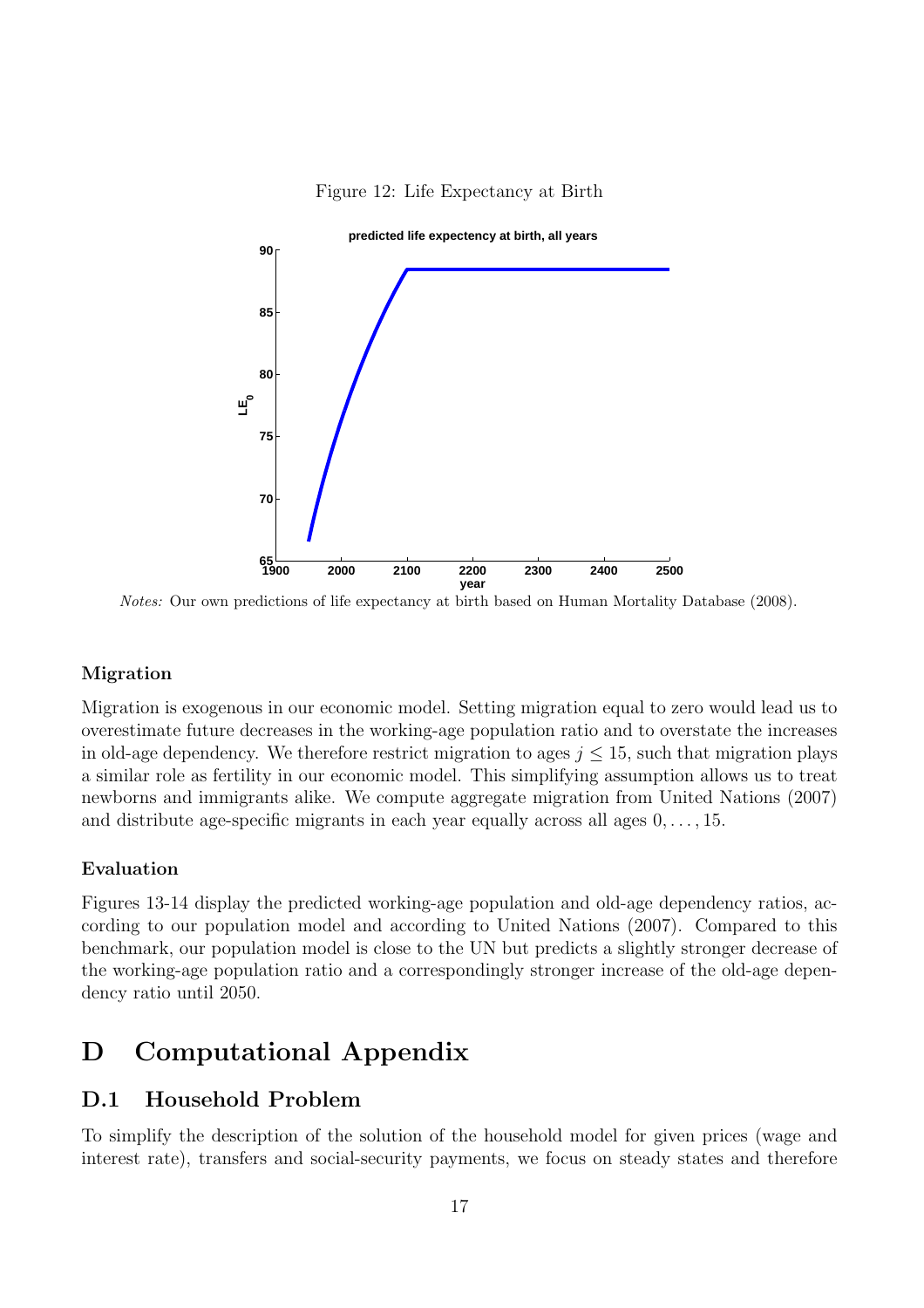



Notes: Population model: our own predictions of the working-age population ratio based on Human Mortality Database (2008). UN data: working-age population ratio according to United Nations (2007).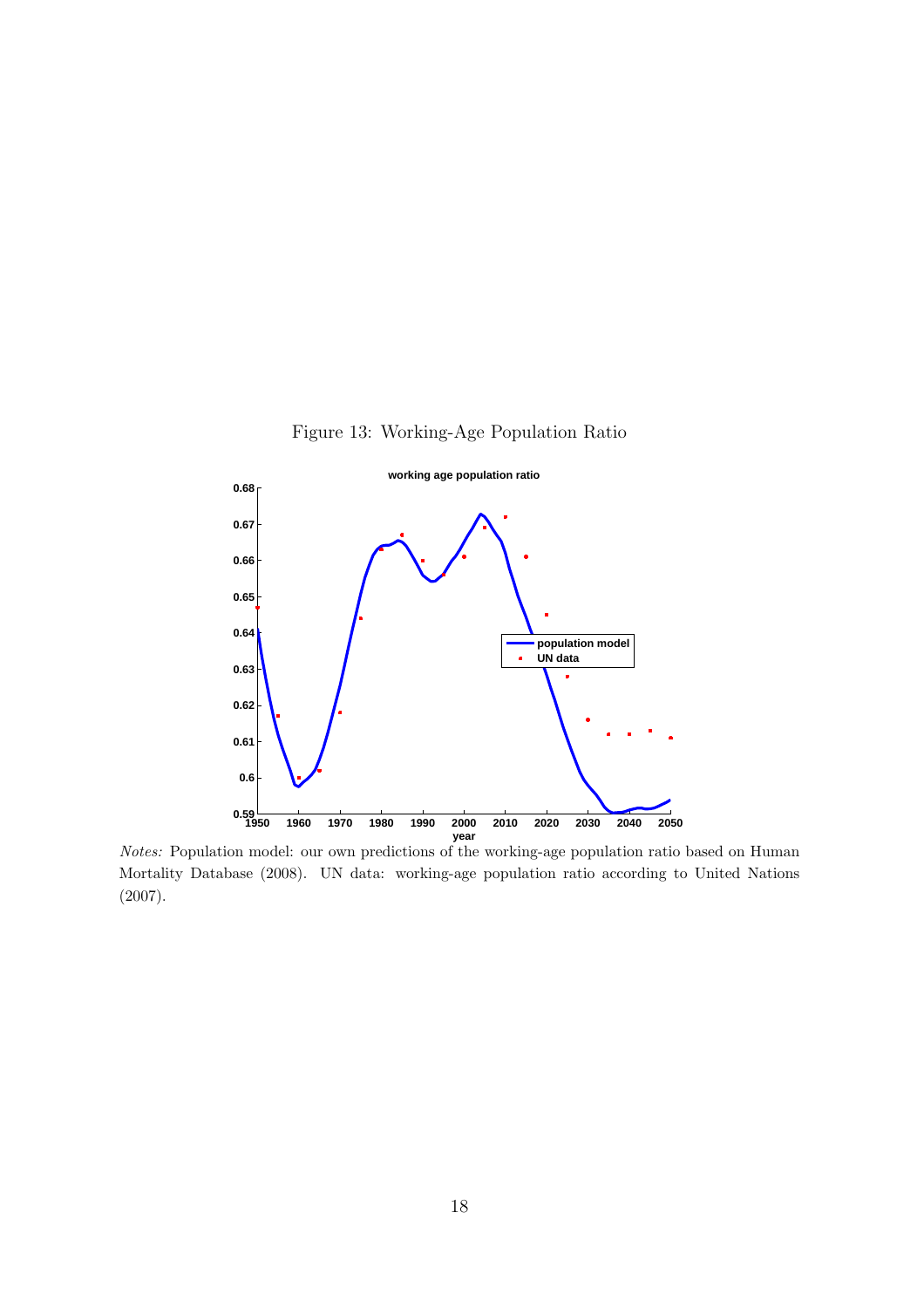

#### Figure 14: Old-Age Dependency Ratio

Notes: Population model: own predictions of the old-age dependency ratio based on Human Mortality Database (2008). UN data: old-age dependency ratio according to United Nations (2007).

drop the time index t. Furthermore, we focus on a de-trended version of the household problem in which consumption c, assets a, wages w and transfers, tr, are transformed into  $\tilde{c} = \frac{c}{4}$  $\frac{c}{A}$ ,  $\tilde{a} = \frac{a}{A}$  $\frac{a}{A}$ ,  $\tilde{w} = \frac{w}{4}$  $\frac{w}{A}$  and  $\tilde{tr} = \frac{tr}{A}$  $\frac{dr}{A}$ , where A is the technology level growing at the exogenous rate  $\hat{g}^3$ . Other variables are not transformed because they are already stationary.

To understand our transformations of the value functions, notice that utility in the last period, period  $J$ , takes the form

$$
u(c_J, 1 - e_J - \ell_J) = u(c_J, 1) = A^{\phi(1 - \sigma)} u(\tilde{c}),
$$
\n(12)

Observe that the homotheticity of the utility function is inherited by the value function in period *J* and in all other periods. We consequently adjust the discount factor to  $\tilde{\beta} = \beta \varphi (1+g)^{\tilde{\varphi}(1-\sigma)}$ .

To understand the transformation of the budget constraint, notice that during the retirement period, the budget constraint is

$$
a_{t+1,j+1} = (a_{t,j} + tr_t)(1+r_t) + \rho_t w_{t+jr-j} \bar{h}_{t+jr-j} \frac{s_{t,j}}{jr-1} - c_{t,j}.
$$
\n(13)

Division by the trend component A then gives

$$
\tilde{a}_{t+1,j+1} = \frac{1}{1+g} \left( (\tilde{a}_{t,j} + \tilde{tr}_t)(1+r_t) + \rho_t \tilde{w}_{t+jr-j} (1+g)^{jr-j} \bar{h}_{t+jr-j} \frac{s_{t,j}}{jr-1} - \tilde{c}_{t,j} \right).
$$

<sup>3</sup>These transformations are made for convenience, to simplify the structure of our computer code.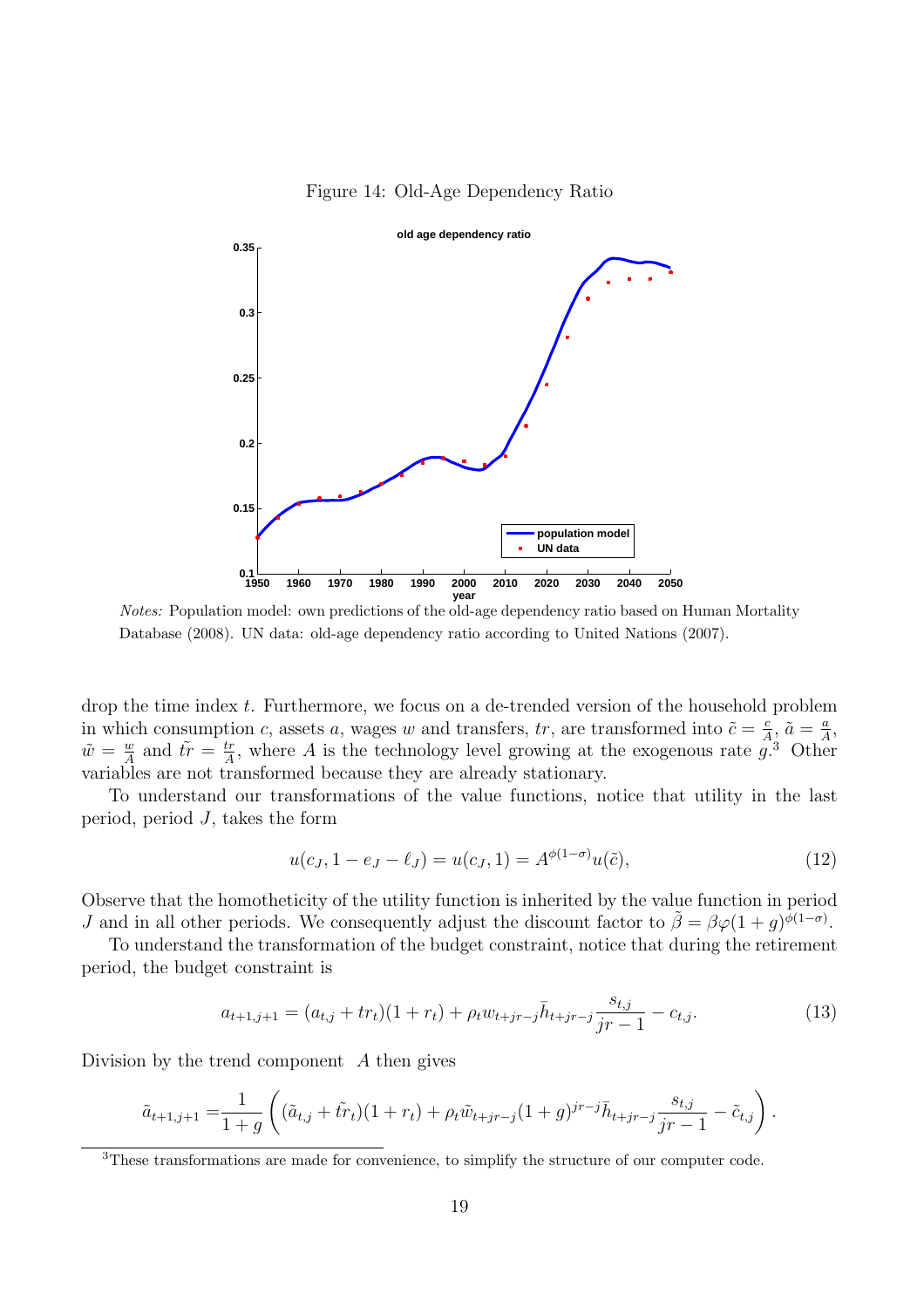The term  $(1+g)^{jr-j}$  reflects the fact that pension income in the US is only indexed to inflation and not to growth of nominal wages.

Taking corresponding adjustments to the budget constraint during the working period, the de-trended version of the household problem is then given by

$$
V(\tilde{a}, h, s, j) = \max_{\tilde{c}, \ell, e, \tilde{a}', h', s'} \left\{ u(\tilde{c}, 1 - \ell - e) + \tilde{\beta} V(\tilde{a}', h', s', j + 1) \right\}
$$
  
s.t.  

$$
\tilde{a}' = \frac{1}{1 + g} \left( (\tilde{a} + t\tilde{r})(1 + r) + \tilde{y} - \tilde{c} \right)
$$

$$
\tilde{y} = \begin{cases} \ell h \tilde{w}(1 - \tau) & \text{if } j < jr \\ \rho \tilde{w}_{jr}(1 + g)^{jr - j} \bar{h}_{jr} \frac{s_{jr}}{jr - 1} & \text{if } j \geq jr \end{cases}
$$

$$
h' = g(h, e) \tag{14}
$$

$$
s' = s + \ell \frac{\kappa}{\bar{h}} \tag{15}
$$
  

$$
\ell \in [0, 1], \quad e \in [0, 1].
$$

Here,  $g(h, e)$  is the human capital technology.

Using the budget constraints, now rewrite the above as

$$
V(\tilde{a}, h, s, j) = \max_{\tilde{c}, \ell, e, \tilde{a}', h'} \left\{ u(\tilde{c}, 1 - \ell - e) + \tilde{\beta} V\left(\frac{1}{1+g}\left((\tilde{a} + \tilde{tr})(1+r) + \tilde{y} - \tilde{c}\right), g(h, e), s + \ell \frac{h}{\bar{h}}, j + 1\right) \right\}
$$
  
s.t.  

$$
\ell \ge 0.
$$

In the above, we have also replaced the bounded support of time invested and leisure with a one-side constraint on  $\ell$  because the upper constraints,  $\ell = 1$ , respectively  $e = 1$ , and the lower constraint,  $e = 0$ , are never binding due to Inada conditions on the utility function and the functional form of human capital technology (see below). Recall that  $\ell = 0$  for  $j \geq j r$ .

Denoting by  $\mu_{\ell}$  the Lagrange multiplier on the inequality constraint for  $\ell$ , we can write the first-order conditions as

$$
\tilde{c}: \quad u_{\tilde{c}} - \tilde{\beta} \frac{1}{1+g} V'_{\tilde{a}'}(\cdot) = 0 \tag{16a}
$$

$$
\ell: \quad -u_{1-\ell-e} + \tilde{\beta} \left[ h\tilde{w}(1-\tau) \frac{1}{1+g} V'_{\tilde{a}'}(\cdot) + V'_{s'}(\cdot) \frac{h}{\bar{h}} \right] + \mu_{\ell} = 0 \tag{16b}
$$

$$
e: \t -u_{1-\ell-e} + \tilde{\beta}g_e V'_{h'}(\cdot) = 0 \t (16c)
$$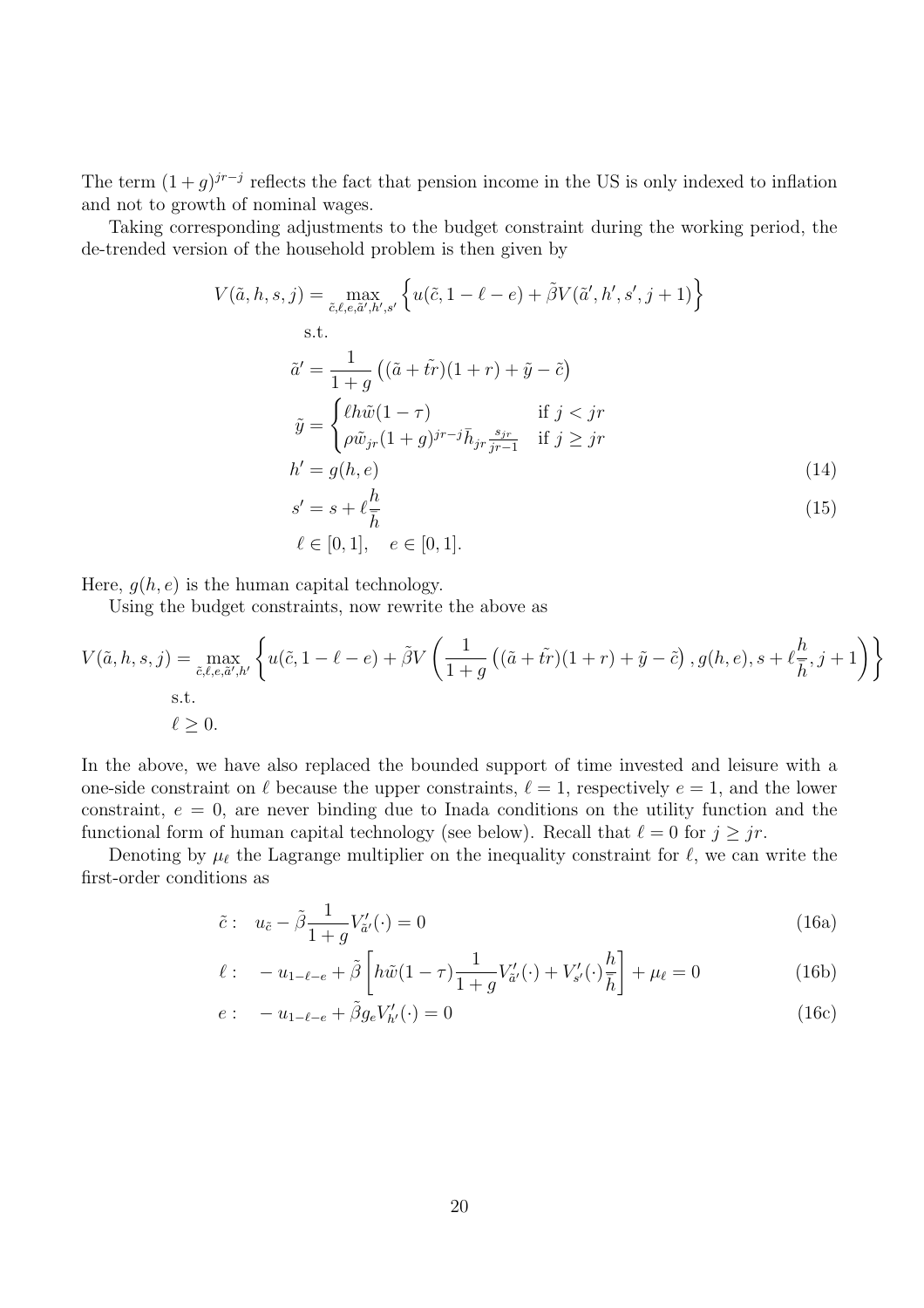and the envelope conditions as

$$
\tilde{a}: V_{\tilde{a}}(\cdot) = \tilde{\beta} \frac{1+r}{1+g} V'_{\tilde{a}'}(\cdot)
$$
\n(17a)

$$
h: V_h(\cdot) = \begin{cases} \tilde{\beta} \left( \ell \tilde{w} (1 - \tau) \frac{1}{1 + g} V'_{\tilde{a}'}(\cdot) + g_h V'_{h'}(\cdot) + V'_{s'}(\cdot) \ell \frac{1}{h} \right) & \text{if } j < jr \\ \tilde{\beta} V'_{h'}(\cdot) g_h & \text{if } j \geq jr \end{cases} \tag{17b}
$$

$$
s: V_s(\cdot) = \begin{cases} \tilde{\beta}V'_{s'}(\cdot) & \text{if } j < jr \\ \tilde{\beta}\left(V'_{s'}(\cdot) + \rho \tilde{w}_{jr}(1+g)^{jr-j}\bar{h}_{jr}\frac{1}{jr-1}\frac{1}{1+g}V'_{\tilde{a}'}\right) & \text{if } j \geq jr \end{cases} \tag{17c}
$$

Note that for the retirement period, i.e., for  $j \geq jr$ , equations (16b) and (16c) are irrelevant.

From (16a) and (17a) we obtain

$$
V_{\tilde{a}} = (1+r)u_{\tilde{c}} \tag{18}
$$

and, using the above in (16a), the familiar inter-temporal Euler equation for consumption follows as

$$
u_{\tilde{c}} = \tilde{\beta} \frac{1+r}{1+g} u_{\tilde{c}'}.
$$
\n(19)

From (16a) and (16b) we get the intra-temporal Euler equation for leisure,

$$
u_{1-\ell-e} = u_{\tilde{c}} h\left(\tilde{w}(1-\tau) + (1+g)\frac{V'_{s'}}{V'_{\tilde{a'}}}\frac{1}{\bar{h}}\right) + \mu_{\ell}.
$$
 (20)

From the human capital technology (3) we further have

$$
g_e = \xi \psi(eh)^{\psi - 1}h\tag{21a}
$$

$$
g_h = (1 - \delta^h) + \xi \psi(eh)^{\psi - 1} e.
$$
 (21b)

We loop backwards on j from  $j = J - 1, \ldots, 1$  by taking an initial guess of  $[\tilde{c}_J, h_J]$  as given and by initializing  $V_{\tilde{a}'}(\cdot, J) = V_{h'}(\cdot, J) = V_{s'}(\cdot, J) = 0$ . During retirement, that is, for all ages  $j \geq jr$ , our solution procedure is standard backward shooting using the first-order conditions. However, during the period of human capital formation, that is, for all ages  $j < jr$ , the first-order conditions would not be sufficient if the problem is not a convex-programming problem. Thus, our backward-shooting algorithm will not necessarily find the true solution. In fact, this may be the case in human capital models such as ours because the effective wage rate is endogenous (it depends on the human capital investment decision). For a given initial guess  $[\tilde{c}_J, h_J]$ , we therefore first compute a solution and then consider variations of initial guesses of  $[\tilde{c}_J, h_J]$  on a large grid and check whether we converge to the same unique solution. In all of our scenarios, we never find any multiplicities. The details of our steps are as follows:

- 1. In each j,  $h_{j+1}, V_{\tilde{a}'}(\cdot, j+1), V_{h'}(\cdot, j+1)$ , and  $V_{s'}(\cdot, j+1)$  are known.
- 2. Compute  $u_{\tilde{c}}$  from (16a).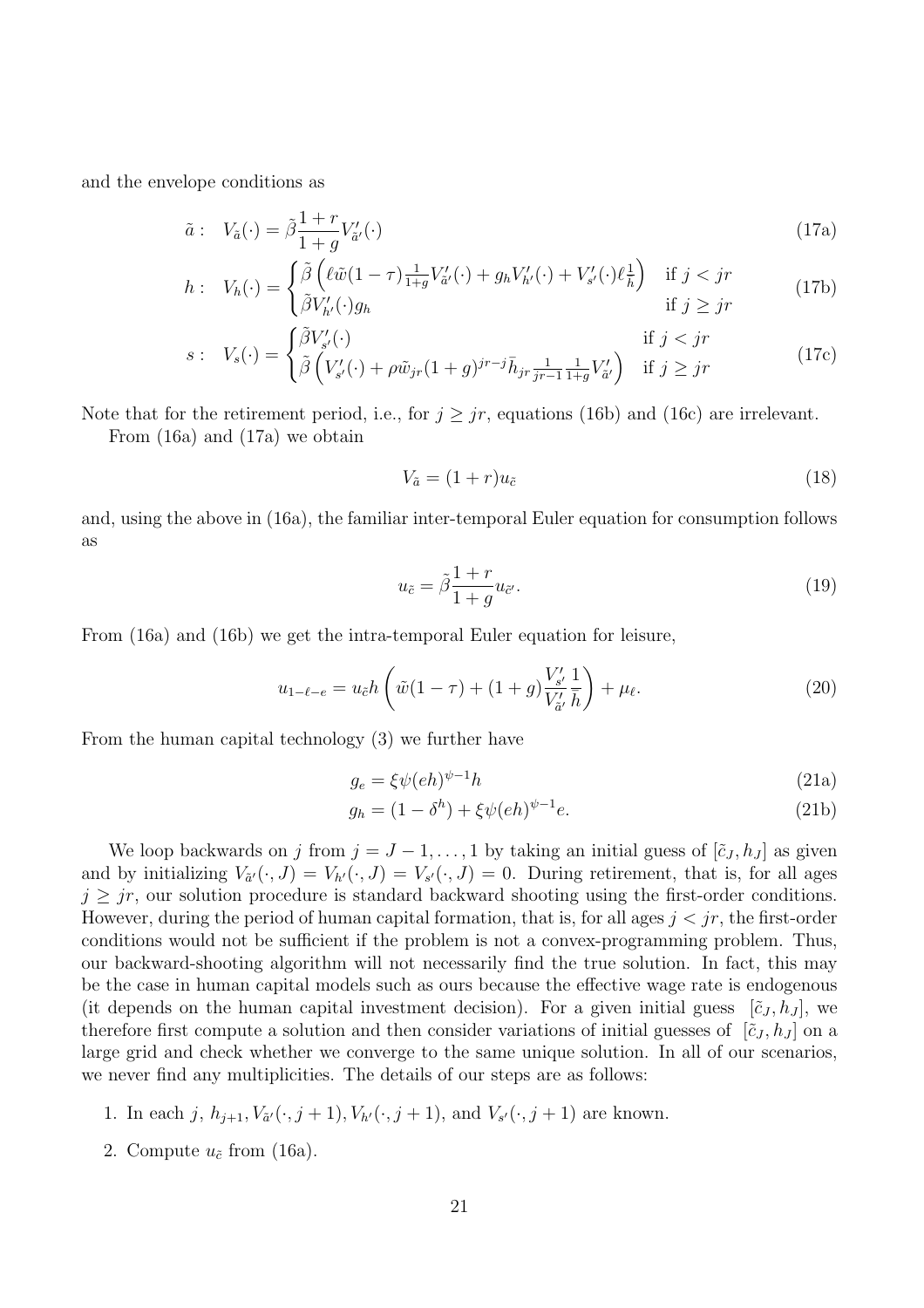- 3. For  $j \geq jr$ , compute  $h_j$  from (3) by setting  $e_j = \ell_j = 0$  and by taking  $h_{j+1}$  as given. Compute  $\tilde{c}_j$  directly from Equation (24) below.
- 4. For  $j < jr$ :
	- (a) Guess  $h_i$
	- (b) Compute  $e_j$  from (3) as

$$
e_j = \frac{1}{h_j} \left( \frac{h_{j+1} - h_j (1 - \delta^h)}{\xi} \right)^{\frac{1}{\psi}}.
$$
 (22)

(c) Compute  $lcr_j = \frac{1-e_j-\ell_j}{\tilde{c}_j}$  $\frac{\varepsilon_j - \varepsilon_j}{\varepsilon_j}$ , the leisure-to- consumption ratio, from (20), as follows: From our functional-form assumption on utility, marginal utilities are given by

$$
u_{\tilde{c}} = (\tilde{c}^{\phi}(1 - \ell - e)^{1 - \phi})^{-\sigma} \phi \tilde{c}^{\phi - 1}(1 - \ell - e)^{1 - \phi}
$$

$$
u_{1 - \ell - e} = (\tilde{c}^{\phi}(1 - \ell - e)^{1 - \phi})^{-\sigma} (1 - \phi) \tilde{c}^{\phi}(1 - \ell - e)^{-\phi}
$$

Hence, we obtain from (20) the familiar equation:

$$
\frac{u_{1-\ell-e}}{u_{\tilde{c}}} = h\left(\tilde{w}(1-\tau) + (1+g)\frac{V'_{s'}}{V'_{\tilde{a}'}}\frac{1}{\bar{h}}\right) = \frac{1-\phi}{\phi}\frac{\tilde{c}}{1-\ell-e},
$$

and therefore:

$$
lcr_j = \frac{1 - e_j - \ell_j}{\tilde{c}_j} = \frac{1 - \phi}{\phi} \left( h \left[ \tilde{w}(1 - \tau) + (1 + g) \frac{V'_{s'}}{V'_{\tilde{a'}}} \frac{1}{\bar{h}} \right] \right)^{-1} . \tag{23}
$$

(d) Next, compute  $\tilde{c}_j$  as follows. Notice first that one may also write marginal utility from consumption as

$$
u_{\tilde{c}} = \phi \tilde{c}^{\phi(1-\sigma)-1} (1 - \ell - e)^{(1-\sigma)(1-\phi)}.
$$
 (24)

Using  $(23)$  in  $(24)$ , we then obtain

$$
u_{\tilde{c}} = \phi \tilde{c}^{\phi(1-\sigma)-1} (lcr \cdot \tilde{c})^{(1-\sigma)(1-\phi)}
$$
  
=  $\phi \tilde{c}^{-\sigma} \cdot lcr^{(1-\sigma)(1-\phi)}.$  (25)

Because  $u_{\tilde{c}}$  is given from (16a), we can now compute  $\tilde{c}$  as

$$
\tilde{c}_j = \left(\frac{u_{\tilde{c}_j}}{\phi \cdot lcr_j^{(1-\sigma)(1-\phi)}}\right)^{-\frac{1}{\sigma}}.\tag{26}
$$

(e) Given  $\tilde{c}_j$ ,  $e_j$ , compute labor,  $\ell_j$ , as

$$
\ell_j = 1 - lcr_j \cdot \tilde{c}_j - e_j.
$$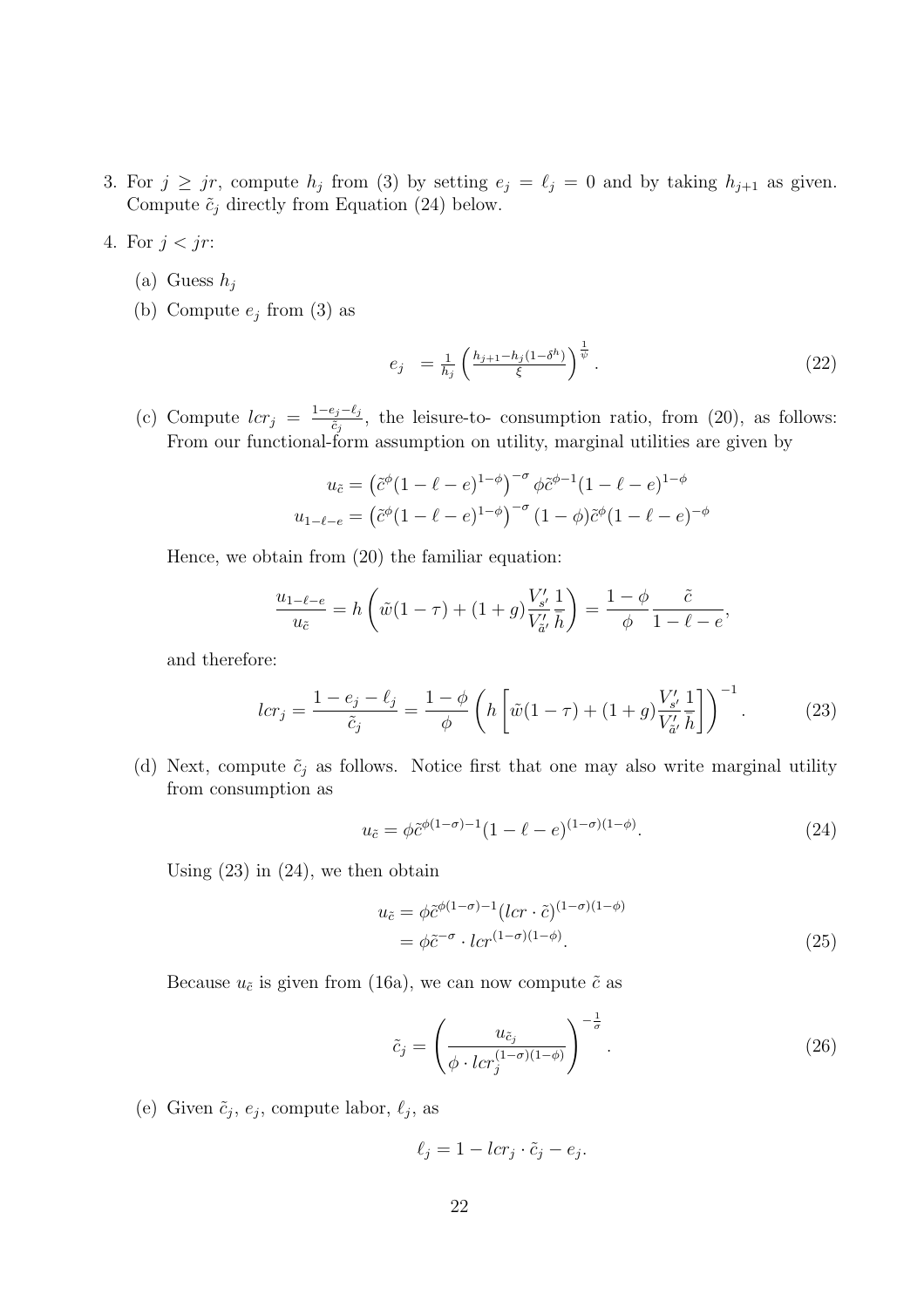(f) If  $\ell_j < 0$ , set  $\ell_j = 0$  and recompute  $\tilde{c}_j$  from (24) as

$$
\tilde{c} = \left(\frac{u_{\tilde{c}}}{\phi(1-e)^{(1-\sigma)(1-\phi)}}\right)^{\frac{1}{\phi(1-\sigma)-1}}.
$$

(g) Finally, use (21a) in (16c) and define the resulting equation as a distance function  $f(h)$ . We solve for the root of f to obtain  $h_i$  by a non-linear solver iterating steps 4a through 4g until convergence. The following proposition establishes that this solution is unique.

**Proposition 1.** For given values of human capital next period,  $h_{j+1}$ , and marginal values next period,  $V'_{\tilde{a}'}, V'_{h'}$  and  $V'_{s'}$ , a solution  $h_j$  to the first-order conditions (16a), (16b), (16c), and the human capital constraint  $(3)$  exists and is unique.

We present the proof of Proposition 1 after the description of our algorithm.

- 5. Update as follows:
	- (a) Update  $V_{\tilde{a}}$  using either (17a) or (18).
	- (b) Update  $V_h$  using (17b).
	- (c) Update  $V_s$  using (17c).

Next, loop forward on the human capital technology (3) for given  $h_0$  and  $\{e_j\}_{j=1}^J$  to compute an update of  $h_J$  denoted by  $h_J^n$ . Compute the present discounted value of consumption, PVC, and, using the previously computed values  $\{h_j^n\}_{j=1}^J$ ,  $\{\ell_j^n\}_{j=1}^J$ , and  $\{p_j^n\}_{j=jr}^J$  compute the present discounted value of income,  $PVI$ . Use the relationship

$$
\tilde{c}_0^n = \tilde{c}_0 \cdot \frac{PVI}{PVC} \tag{27}
$$

to form an update of initial consumption,  $\tilde{c}_0^n$ , and next use the Euler equations for consumption to form an update of  $\tilde{c}_J$ , denoted as  $\tilde{c}_J^n$ . Define the distance functions

$$
g_1(\tilde{c}_J, h_J) = \tilde{c}_J - \tilde{c}_J^n \tag{28a}
$$

$$
g_2(\tilde{c}_J, h_J) = h_J - h_J^n.
$$
\n(28b)

In our search for general-equilibrium prices, constraints of the household model are occasionally binding. Therefore, solution of the system of equations in (28) using Newton-based methods, e.g., Broyden's method, is instable. We solve this problem by a nested Brent algorithm, that is, we solve two nested univariate problems, an outer one for  $\tilde{c}_J$  and an inner one for  $h_J$ .

Check for uniqueness: Observe that our nested Brent algorithm assumes that the functions in (28) exhibit a unique root. What is computed above is a candidate solution under the assumption that the first-order conditions are necessary and sufficient. As a consequence of potential non-convexities of our programming problem, first-order conditions may, however, not be sufficient, and our procedure may therefore not give the unique global optimum. To systematically check whether we also always converge to the unique optimum, we fix, after convergence of the household problem, a large box around the previously computed  $[\tilde{c}_J, h_J]$ . Precisely, we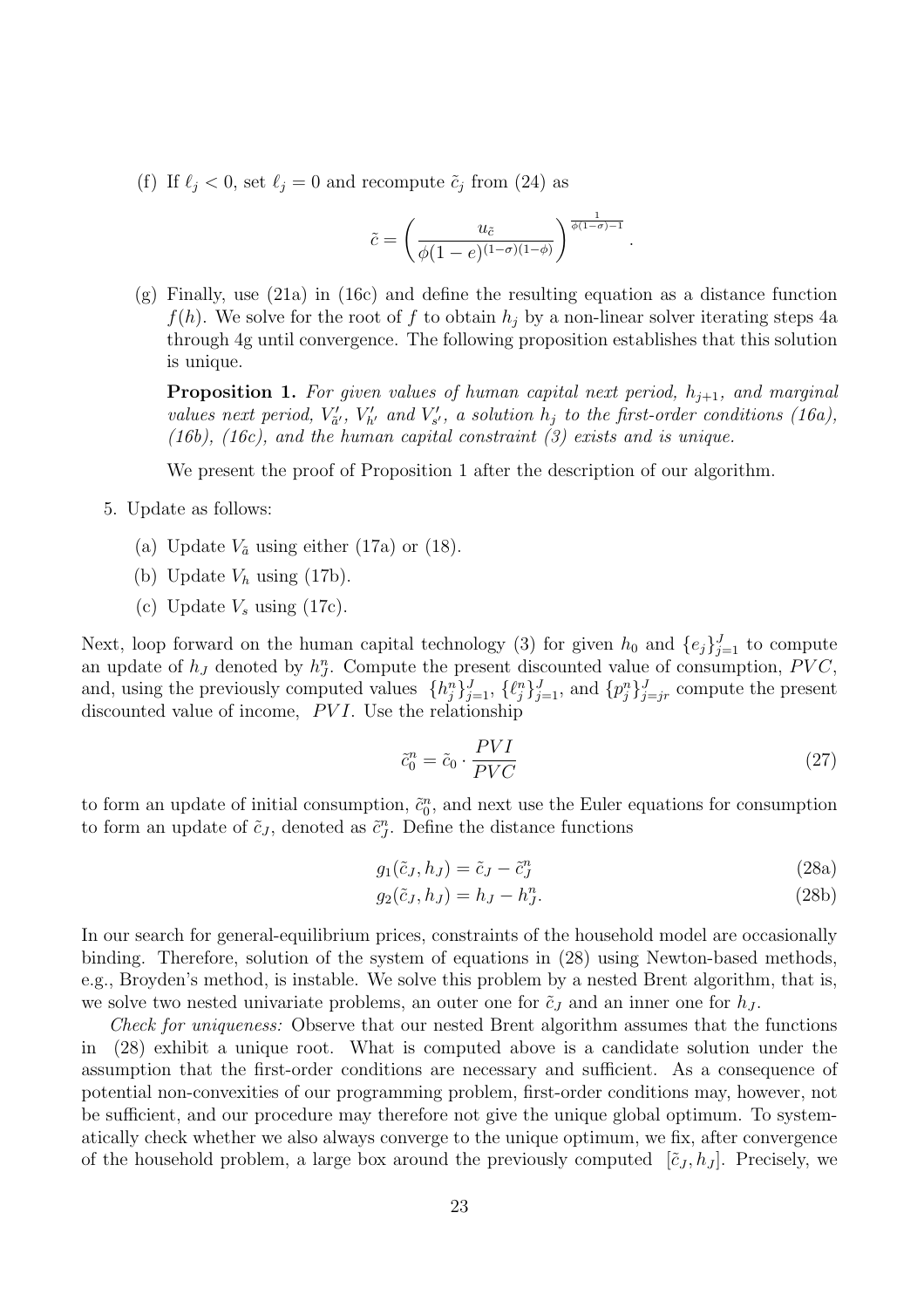choose as boundaries for this box  $\pm 50\%$  of the solutions in the respective dimensions. For these alternative starting values, we then check whether there is an additional solution to the system of equations (28). For all of these combinations, our procedure always converged, and we never detected any such multiplicities.

Proof of Proposition 1. Consider the cases with and without a binding constraint on labor supply separately.

1. Consider an interior solution for labor supply, i.e.,  $\ell_j > 0$  and  $\mu_\ell = 0$ . In this case, one can find the values of  $e_j$  and  $h_j$  satisfying the first-order conditions independently of  $c_j$  and  $l_j$ . Combining the first-order conditions for labor supply (16b) and human capital investment (16c) yields

$$
e_j h_j = \left(\frac{\xi \psi(1+g)V_{h'}(\cdot)}{\tilde{w}(1-\tau)V_{\tilde{a}'}(\cdot) + (1+g)V_{s'\bar{h}}'}\right)^{\frac{1}{1-\psi}}.
$$
\n(29)

Note that the term on the right-hand side does not depend on  $h_j$ . Finally, substituting  $e_j h_j$  in Equation (3) gives

$$
h_{j+1} = h_j(1 - \delta^h) + \xi \left( \frac{\xi \psi(1+g)V_{h'}(\cdot)}{\tilde{w}(1-\tau)V_{\tilde{a}'}(\cdot) + (1+g)V'_{s'\tilde{h}}}\right)^{\frac{\psi}{1-\psi}}.
$$
 (30)

Clearly, this equation has a unique solution for  $h_j$ . Given this value for  $h_j$ , Equation (29) determines a unique value for  $e_j$ .

2. Consider a binding constraint on labor supply, i.e.,  $\ell_j = 0$  and  $\mu_\ell > 0$ . In this case, the values of  $e_j$  and  $h_j$  satisfying the first-order conditions depend on  $c_j$ . The first-order condition for human capital investment (16c) reads as

$$
(1 - \phi)\tilde{c}^{\phi(1 - \sigma)}(1 - e)^{(1 - \phi)(1 - \sigma) - 1} = \tilde{\beta}\xi\psi e^{\psi - 1}h^{\psi}V'_{h'}
$$
\n(31)

, and the first-order condition for consumption is given by

$$
\phi \tilde{c}^{\phi(1-\sigma)-1} (1-e)^{(1-\phi)(1-\sigma)} = \tilde{\beta} \frac{1}{1+g} V'_{\tilde{a}'}.
$$
\n(32)

Combining these two equations to eliminate c yields

$$
h = e^{\frac{1-\psi}{\psi}} (1-e)^{\frac{1}{\psi} \frac{\sigma}{\phi(1-\sigma)-1}} \Phi^{\frac{1}{\psi}}, \tag{33}
$$

where

$$
\Phi = (1 - \phi) \left( \phi \tilde{\beta} \frac{1}{1 + g} V_{\tilde{a}'}' \right)^{\frac{\phi(1 - \sigma)}{\phi(1 - \sigma) - 1}} (\tilde{\beta} \xi \psi V_{h'}')^{-1}.
$$
\n(34)

The  $(e,h)$  combination we are seeking needs to satisfy Equation (33) and the human capital constraint (3). This means we have a system of two equations in the two unknowns, e and h. Because both equations (33) and (3) are continuous, and the admissible values of  $e$  are in the range  $0 \le e \le 1$ ,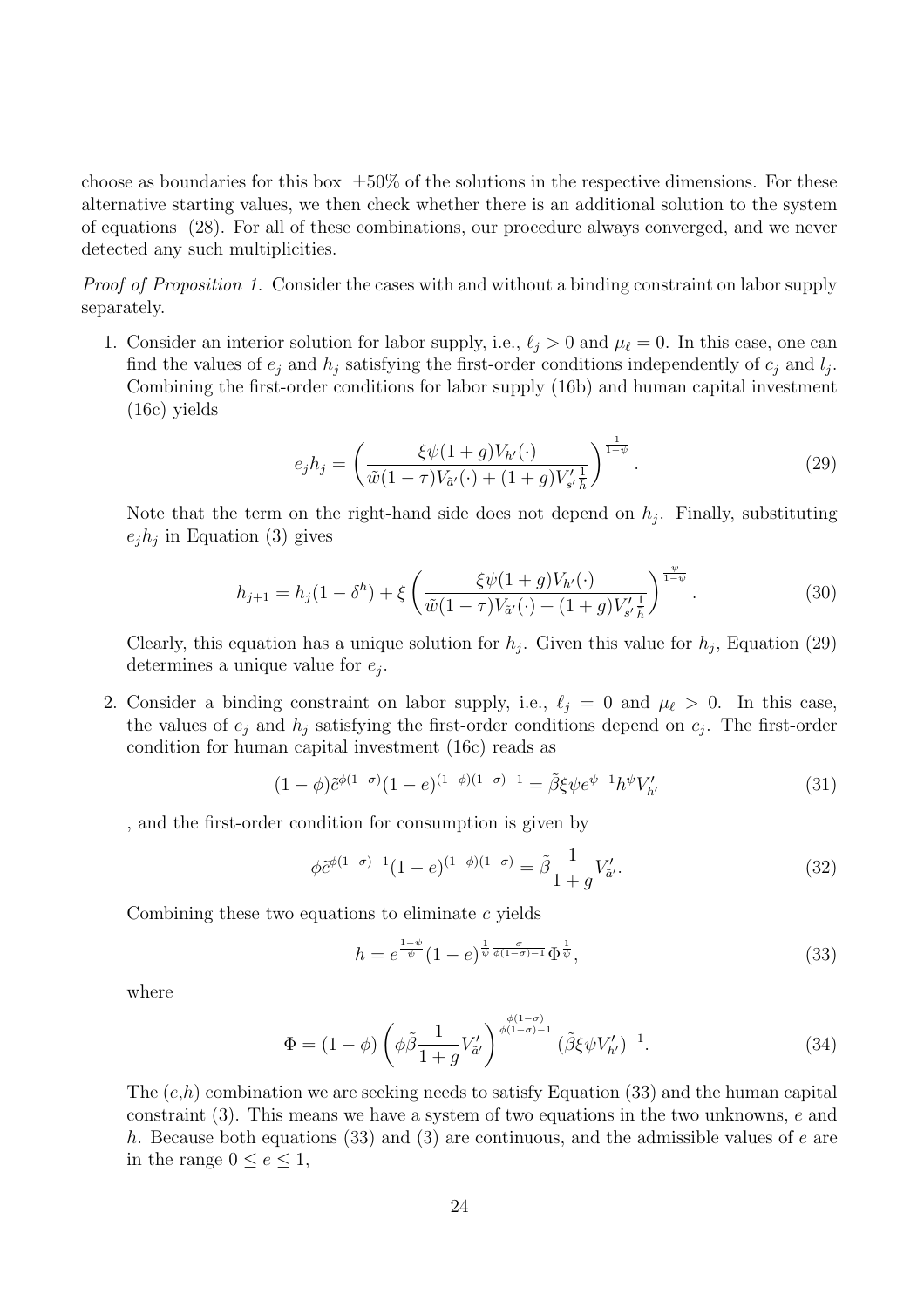- existence of a solution follows from the fact that in Equation (33),  $h = 0$ , if  $e = 0$ , and  $h \to \infty$ , if  $e \to 1$  because  $\phi(1-\sigma) < 1$ ; and in Equation (3),  $h = h'/(1-\delta^h) > 0$ , if  $e = 0$ , and h is finite if  $e = 1$ .
- uniqueness of the solution to these two equations follows because in the relevant range of  $e, \frac{\partial h}{\partial e} < 0$  in Equation (3) by the implicit-function theorem, and  $\frac{\partial h}{\partial e} > 0$  in Equation (33) because the derivative of  $h$  w.r.t.  $e$  in Equation (33) is

$$
\frac{\partial h}{\partial e} = \left(\frac{1-\psi}{\psi}e^{\frac{1-\psi}{\psi}-1}(1-e)^{\frac{1}{\psi}\frac{\sigma}{\phi(1-\sigma)-1}} - \frac{1}{\psi}\frac{\sigma}{\phi(1-\sigma)-1}e^{\frac{1-\psi}{\psi}-1}(1-e)^{\frac{1}{\psi}\frac{\sigma}{\phi(1-\sigma)-1}-1}\right)\Phi^{\frac{1}{\psi}},
$$

and the second term in brackets is positive for  $\phi(1-\sigma) < 1$ .

 $\Box$ 

## D.2 The Aggregate Model

For a given  $r \times 1$  vector  $\vec{\Psi}$  of structural model parameters, we first solve for an "artificial" initial steady state in period  $t = 0$ , which gives initial distributions of assets and human capital. We thereby presume that households assume prices to remain constant for all periods  $t \in \{0, \ldots, T\}$ and are then surprised by the actual price changes induced by the transitional dynamics. Next, we solve for the final steady state of our model, which is reached in period  $T$  and supported by our demographic projections (see Appendix C). For both steady states, we solve for the equilibrium of the aggregate model by iterating on the  $m \times 1$  steady-state vector  $\vec{P}_{ss} = [p_1, \ldots, p_m]'$ . In our case,  $m = 4$ .  $p_1$  is the capital intensity,  $p_2$  are transfers (as a fraction of wages),  $p_3$  are socialsecurity contribution (or replacement) rates, and  $p_4$  is the average (hours weighted) human capital stock. Notice that all elements of  $\vec{P}_{ss}$  are constant in the steady state.

The solution for the respective initial and final steady states of the model involves the following steps:

- 1. In iteration q for a guess of  $\vec{P}_{ss}^q$  solve the household problem.
- 2. Update variables in  $\vec{P}_{ss}$  as follows:
	- (a) Aggregate across households to obtain aggregate assets and aggregate labor supply to form an update of the capital intensity,  $p_1^n$ .
	- (b) Calculate an update of bequests to get  $p_2^n$ .
	- (c) Using the update of labor supply, update social-security contribution (or replacement) rates to get  $p_3^n$ .
	- (d) Use labor supply and human capital decisions to form an update of the average human capital stock,  $p_4^n$ .
- 3. Collect the updated variables in  $\vec{P}_{ss}^n$  and notice that  $\vec{P}_{ss}^n = H(\vec{P}_{ss})$  where H is a vectorvalued non-linear function.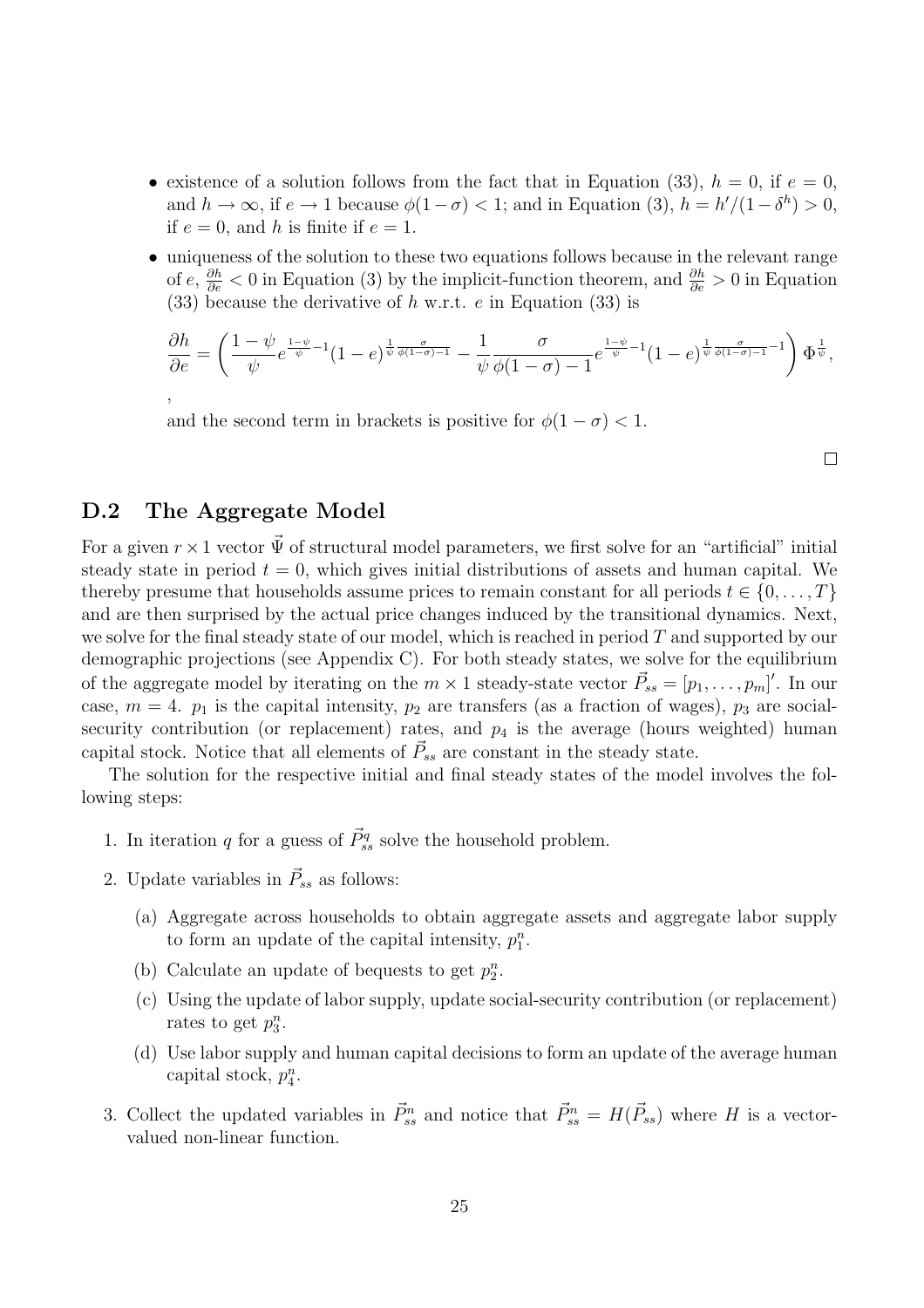4. Define the root-finding problem  $G(\vec{P}_{ss}) = \vec{P}_{ss} - H(\vec{P}_{ss})$ , and iterate on  $\vec{P}_{ss}$  until convergence. We use Broyden's method to solve the problem and denote the final approximate Jacobi matrix by  $B_{ss}$ .

Next, we solve for the transitional dynamics by the following steps:

- 1. Use the steady-state solutions to form a non-linear interpolation to obtain the starting values for the  $m(T-2) \times 1$  vector of equilibrium prices,  $\vec{P} = [\vec{p}'_1, \dots, \vec{p}'_m]'$ , where  $p_i, i =$  $1, \ldots, m$  are vectors of length  $(T - 2) \times 1$ .
- 2. In iteration q for guess  $\vec{P}^q$ , solve the household problem. We do so by iterating backwards in time for  $t = T - 1, \ldots, 2$  to obtain the decision rules and forward for  $t = 2, \ldots, T - 1$ for aggregation.
- 3. Update variables as in the steady-state solutions, and denote by  $\tilde{\vec{P}} = H(\vec{P})$  the  $m(T-2) \times 1$ vector of updated variables.
- 4. Define the root-finding problem as  $G(\vec{P}) = \vec{P} H(\vec{P})$ . Because T is large, this problem is substantially larger than the steady-state root-finding problem, and we use the Gauss-Seidel-Quasi-Newton algorithm suggested in Ludwig (2007) to form and update guesses of an approximate Jacobi matrix of the system of  $m(T - 2)$  non-linear equations. We initialize these loops with a scaled-up version of  $B_{ss}$ .

## D.3 Calibration of Structural Model Parameters

We split the  $r \times 1$  vector of structural model parameters,  $\vec{\Psi}$ , as  $\vec{\Psi} =$ h  $(\vec{\Psi}^e)^\prime, (\vec{\Psi}^f)^\prime \end{bmatrix}^\prime$ .  $\vec{\Psi}^f$  is a vector of predetermined (fixed) parameters, whereas the  $e \times 1$  vector  $\vec{\Psi}^e$  is estimated by minimum distance (unconditional matching of moments using  $e$  moment conditions). Denote by

$$
u_t(\vec{\Psi}^e) = y_t - f(\vec{\Psi}^e) \text{ for } t = 0, \dots, T_0
$$
\n(35)

the GMM error as the distance between actual values,  $y_t$ , and model-simulated (predicted) values,  $f(\vec{\Psi}^e)$ .

Under the assumption that the model is correctly specified, the restrictions on the GMM error can be written as

$$
E[u_t(\vec{\Psi}_0^e)] = 0,\t\t(36)
$$

where  $\tilde{\Psi}_0^e$  denotes the vector of true values. Denote sample averages of  $u_t$  as

$$
g_{T_0}(\vec{\Psi}^e) \equiv \frac{1}{T_0 + 1} \sum_{t=0}^{T_0} u_t(\vec{\Psi}^e).
$$
 (37)

We estimate the elements of  $\vec{\Psi}^e$  by setting these sample averages to zero (up to some tolerance level).

In our economic model, only two parameters are pre-determined, and we therefore have

$$
\vec{\Psi}^f = [\sigma, h_0]'.
$$
\n(38)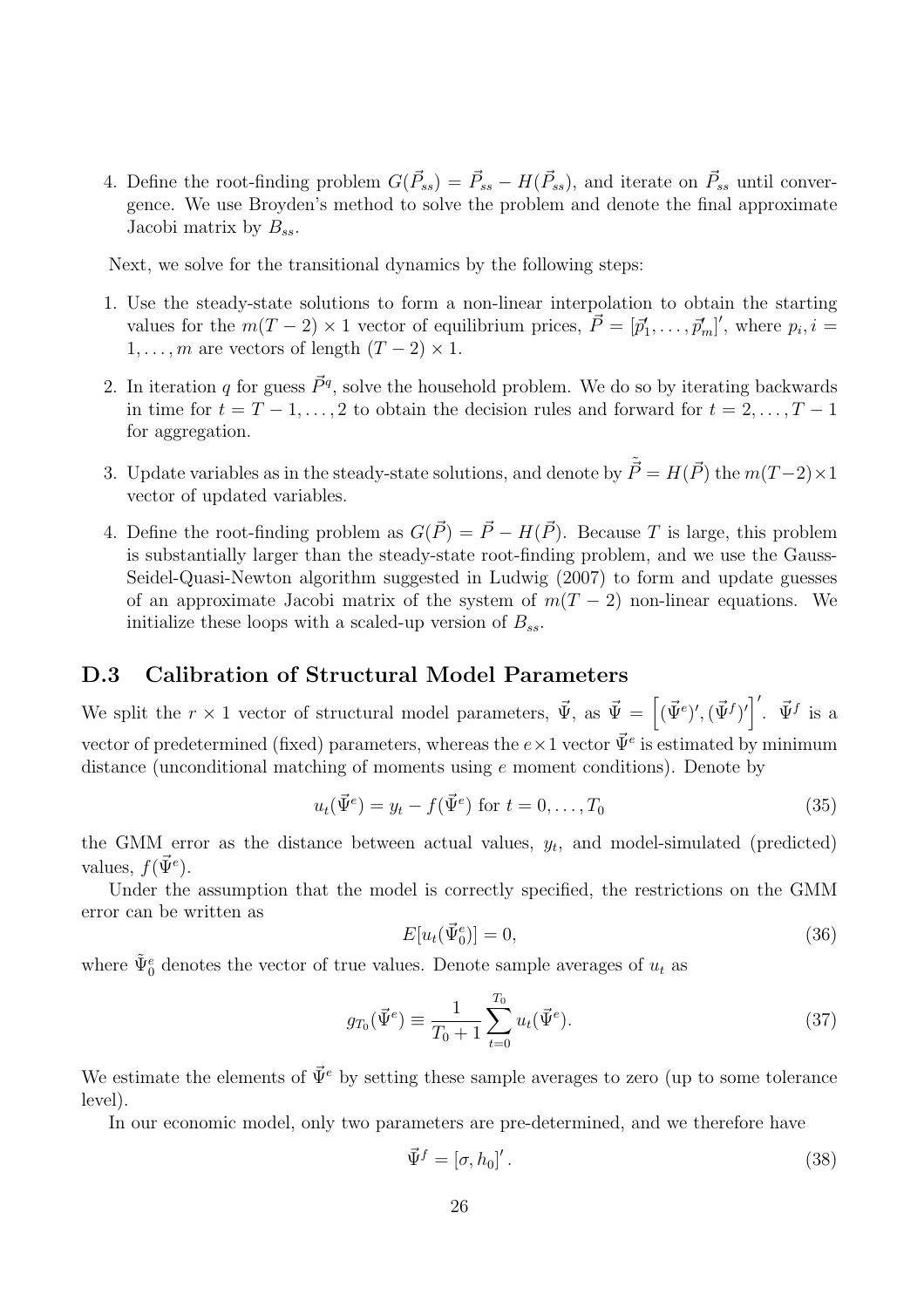The vector  $\vec{\Psi}^e$  is given by

$$
\vec{\Psi}^e = [g, \alpha, \delta, \beta, \phi, \psi, \xi, \delta^h]'.
$$
\n(39)

We estimate the structural model parameters using data from various sources for the period 1960, ..., 2004. Hence  $T_0 = 44$ . The parameters  $\vec{\Psi}_1^e = [g, \alpha]'$  are directly determined using NIPA data on GDP, fixed assets, wages and labor supply. The remaining structural model parameters,  $\vec{\Psi}_2^e = [\delta, \beta, \phi, \psi, \xi, \delta^h]$ ' are estimated by simulation. Our calibration targets are summarized in Table 7.

| Parameter                    | Target                                      | Moment |
|------------------------------|---------------------------------------------|--------|
| $\vec{\Psi}^f$               |                                             |        |
| $\sigma$                     | predetermined parameter                     |        |
| $h_0$                        | predetermined parameter                     |        |
| $\frac{\vec{\Psi}_1^e}{g^A}$ |                                             |        |
|                              | growth rate of Solow residual               | 0.018  |
| $\alpha$                     | share of wage income                        | 0.33   |
| $\vec \Psi^e_2$              |                                             |        |
|                              | investment output ratio                     | 0.2    |
|                              | capital output ratio                        | 2.8    |
|                              | average hours worked                        | 0.33   |
| $\psi, \xi, \delta^h$        | coefficients of wage polynomial (from PSID) |        |

Table 7: Calibration Targets

Determining the subset of parameters  $\vec{\Psi}_2^e$  along the transition is a computationally complex problem that we translate into an equivalent simple problem. The point of departure of our procedure is the insight that calibrating the model for a steady state is easy and fast. However, simulated steady-state moments may differ quite substantially from simulated averages along the transition, even when the steady state is chosen to lie in the middle of the calibration period, in our case, year 1980. We therefore proceed as follows.

- 1. Initialization: Choose a vector of scaling factors,  $\vec{sf}$ , of length  $e_2$  that appropriately scales the steady-state calibration targets (see below).
- 2. Calibrate the model in some steady-state year, e.g., 1980, by solving the system of equations e

$$
\frac{\bar{y}_{2,i}^e}{s f_i} - f_{2,i}^{e,ss}(\vec{\Psi})
$$
\n(40)

for all  $i = 1, \ldots, e_2$  to get  $\hat{\vec{\Psi}}_2^e$ . Here,  $\vec{y}_{2,i}^e$  is the average of moment i in the data for the calibration period (1960-2004), e.g., the investment-output ratio for  $i = 1$ .

- 3. For the estimated parameter vector,  $\hat{\vec{\Psi}}_2^e$ , solve the model along the transition.
- 4. Compute the relevant simulated moments for the transition,  $f_2^e(\vec{\Psi})$ .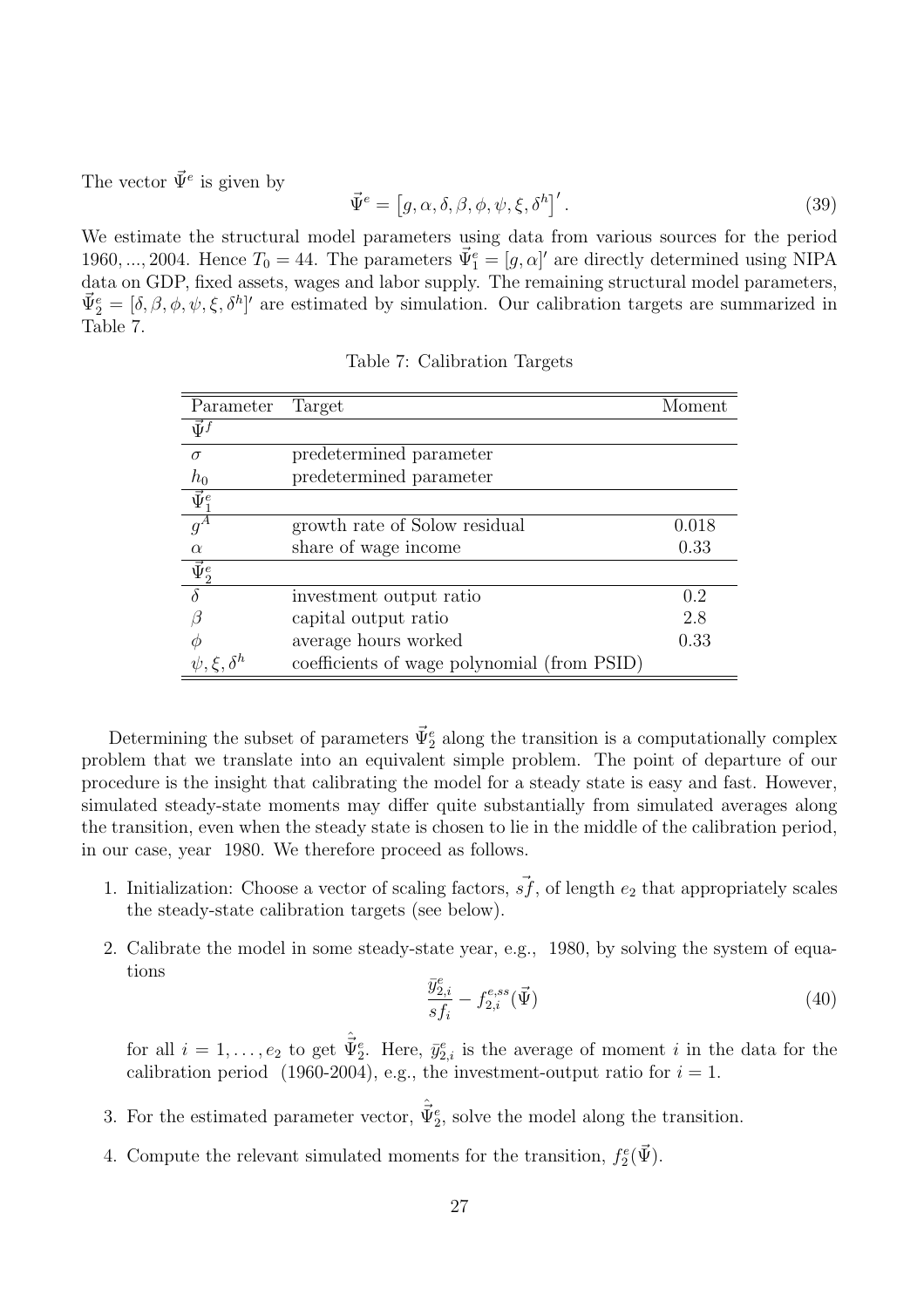5. Update the vector of scaling vectors as

$$
sf_i = \frac{f_{2,i}^e(\vec{\Psi})}{f_{2,i}^{e,ss}(\vec{\Psi})}
$$
(41)

for all  $i = 1, \ldots, e_2$ .

6. Continue with step 2 until convergence on scaling factors (fixed-point problem).

We thereby translate a complex root-finding problem into a combination of a simple rootfinding problem (steady- state calibration) and a fixed-point iteration on scaling factors. Because scaling factors are relatively insensitive to  $\Psi_2^e$ , convergence is fast and robust. The resulting scaling factors range from 0.94 to 1.29, which means that differences between simulated moments in the artificial steady-state year (1980) and averages during the transition are large (up to 30%). This also implies that calibrating the model in some artificial steady-state year would only lead to significantly biased estimates of structural model parameters.